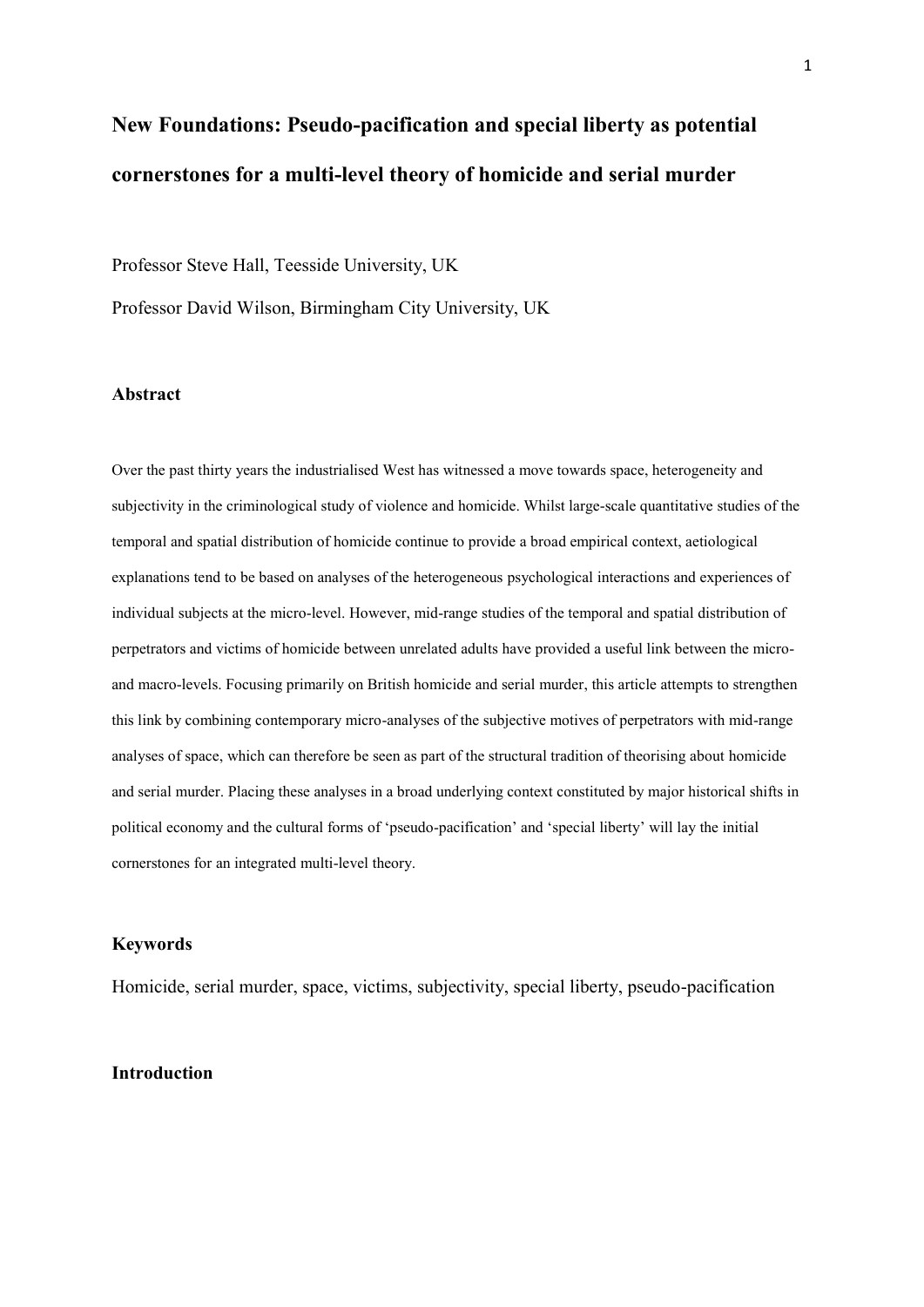The principle put forward near the beginning of the era of 'radical' criminology, that we need a 'fully social' theory of deviance (Taylor et al, 1973), now seems inadequate. This was a premature call to present the sum before its parts were fully understood. We now know that we need far more detailed knowledge about those parts. Since then many attempts have been made to break down and integrate 'the social' and its structural relations of class, race, gender and age with other important intersecting dimensions such as historical process, political economy, culture, space, biography and subjectivity. Even biology has made something of a comeback, now in a form that is far more enlightened and sociologically aware than the previous lurches into crude determinism and eugenics that discredited the overall intellectual project (see Owen, 2012; Dickens, 2004).

However, criminology still experiences difficulty in its attempts to construct theories of violence that can integrate the main three analytical levels: micro (subjective/psychological motivations and justifications); meso (local temporal/spatial patterns and cultural norms); and macro (large-scale historical and spatial patterns in underlying socioeconomic, cultural and political contexts). Previous attempts have produced valuable ideas but have tended to be rather one-dimensional. For instance, institutional anomie theory focuses on loss of meaning; differential association and sub-cultural theories focus on reproduction and excess of meaning; control theories focus on loss of control; general strain theory focuses on situational loss of opportunities; psychological theories of motivations focus on individual experiences, and so on (see Lilly et al, 2010; Hall, 2012 for critical sweeps across the canon of criminological theory). Of the classical theories, strain theory was probably the most successful in integrating the three analytical levels, but it lacked an adequate conception of space and inappropriately naturalised the 'malady of infinite aspirations' as the principal condition of subjectivity (Hall, ibid.). Integrated theories, which have been common in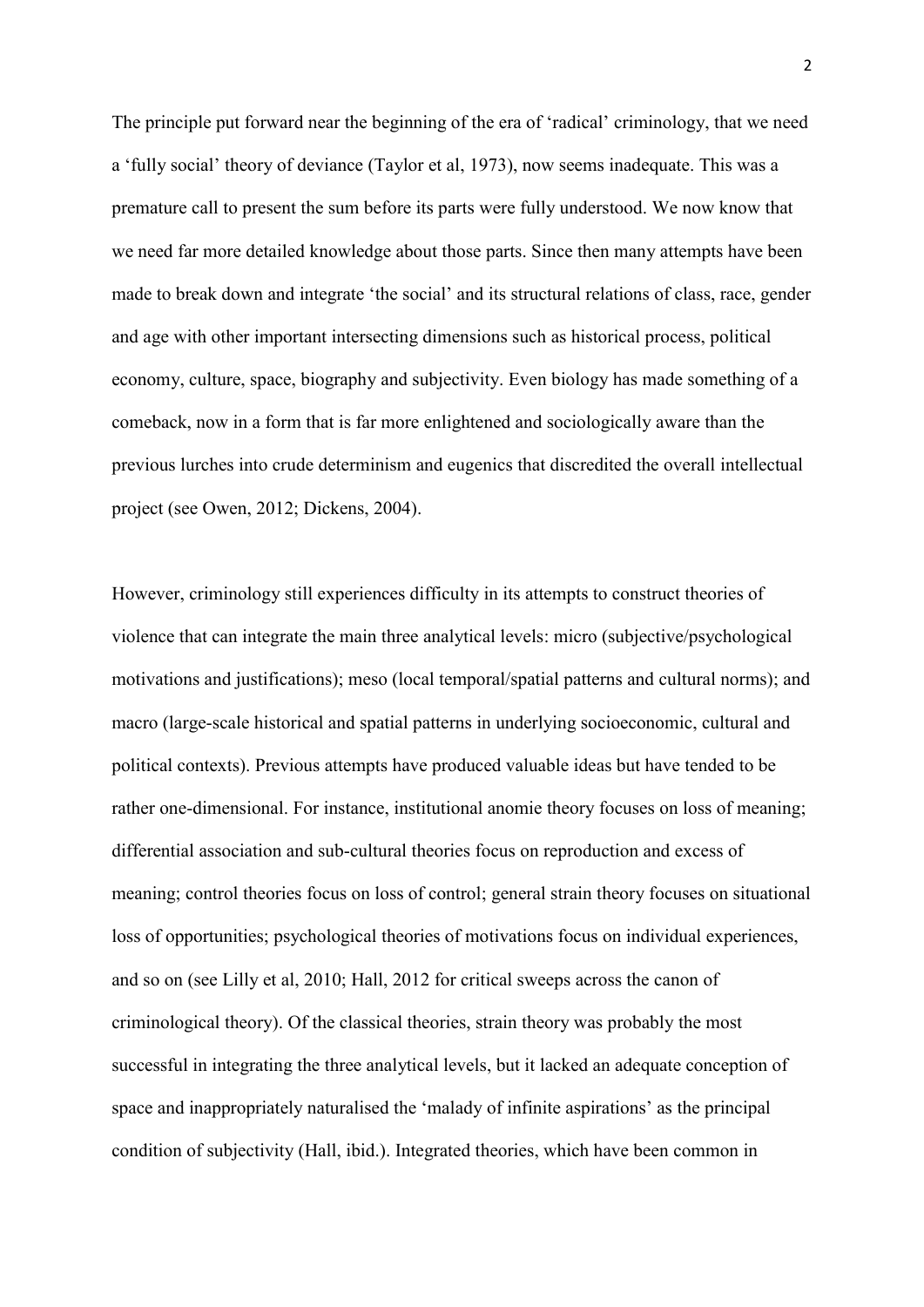criminology and sociology since Cloward and Ohlin's (1960) combination of strain, differential association and sub-cultural theories, have produced some very interesting hybrids with potential for further development (see Akers and Sellers, 2004). However, this potential is hampered by the lack of reliable empirical data on all three levels of analysis and the difficulty of constructing concepts that are able to integrate these levels. These concepts are often ontologically specific to each level and the distinct philosophies and politics that underlie each traditional theory (see Hall, ibid.).

Although violence is a broad and slippery concept, empirical studies of homicide are useful as a foundation for theoretical integration. Homicide is one of the fundamental 'consensual crimes' around which hard-line social constructionist explanations collapse to reveal a firmer object for empirical and theoretical attention. The vast majority of homicidal acts are discovered and recorded, thus statistical representations are more reliable than those that represent general crime and violence, which are more susceptible to variations in socially constructed definitions and irredeemably debased by a large estimated 'dark figure' of unreported and unrecorded incidents (Brookman, 2005; D'Cruze et al, 2006). Legal and cultural definitions of homicide are very similar across the nations and regions of the industrialised West, therefore cross-cultural and temporal comparisons of statistical rates can be made with more confidence (Barclay et al, 2003). However, despite the opportunities these relatively reliable data present, outside psychology the aetiological study of homicide nonetheless suffers from 'academic neglect' (Brookman, 2005: 1). As a consequence, questions related to explaining what motivates one human being to kill another human being are seldom considered in their socioeconomic contexts within academic criminology or sociology, despite the popular fascination that this type of question generates.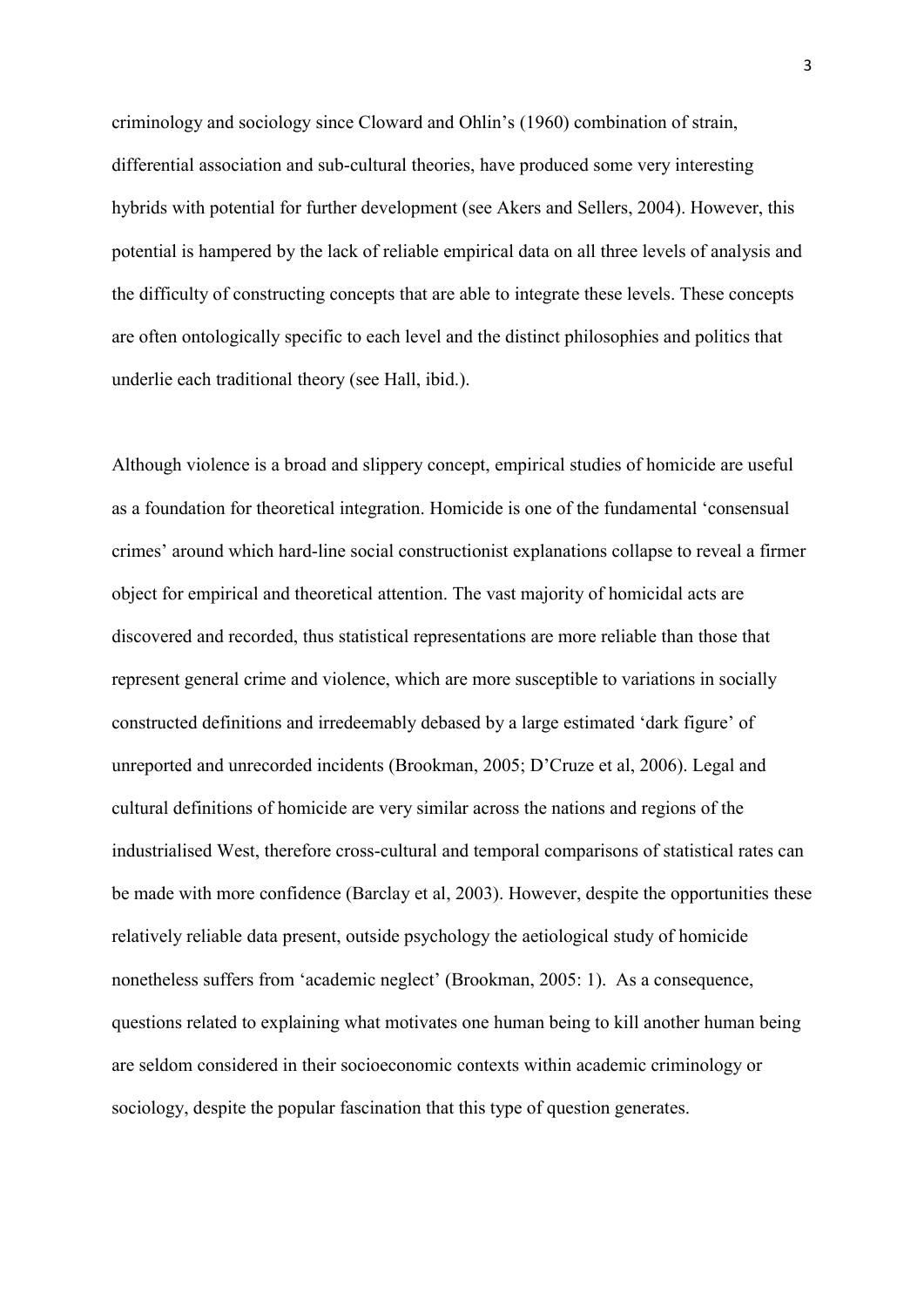Brookman's observation is perhaps even more apt when we consider the relative dearth of academic interest in the phenomenon of serial murder in its socioeconomic contexts (for interesting psychologically-based explorations see: Beasley, 2004; Burgess, Hartman, Ressler, Douglas & McCormack, 1986; Hickey, 2006; Meloy, 2000; Myers, Gooch, & Meloy, 2005; Stone, 2001). We employ throughout this article the standard academic and European definition of 'serial murder' as the killing of three or more victims within a period of greater than 30 days (Wilson, 2007) and continue Grover and Soothill's (1999) and Wilson's (2007; 2012) attempts to adopt a structural, as opposed to a relentless medicopsychological approach, to this phenomenon.

Previous empirical studies of homicide rates have produced reasonably reliable data on two of the three levels of analysis, the macro and the meso. In European studies the most common representation at the macro-level is the palpable decline in homicide rates that Western Europe experienced throughout the early-modern and modern eras (see Eisner, 2011 for a statistical breakdown). Similar but more undulating declines can also be discerned in the United States of America on a more compressed time-scale from the mid-nineteenth century (see Roth, 2009; Hall and McLean, 2009). Underneath this empirical phenomenon is a complex array of shifting social relations, forms of political economy and cultural norms and values.

We know that fluctuations in statistical homicide rates tend to coexist at specific points in time and space (Currie, 2009). Higher than average rates are found in spatial regions and locales that can be distinguished by their marginal positions in the socioeconomic structure. These positions have changed over time, and the variations follow a discernible pattern (see Hall and McLean, 2009; Marktanner and Noiset, 2013). For instance, there is little doubt that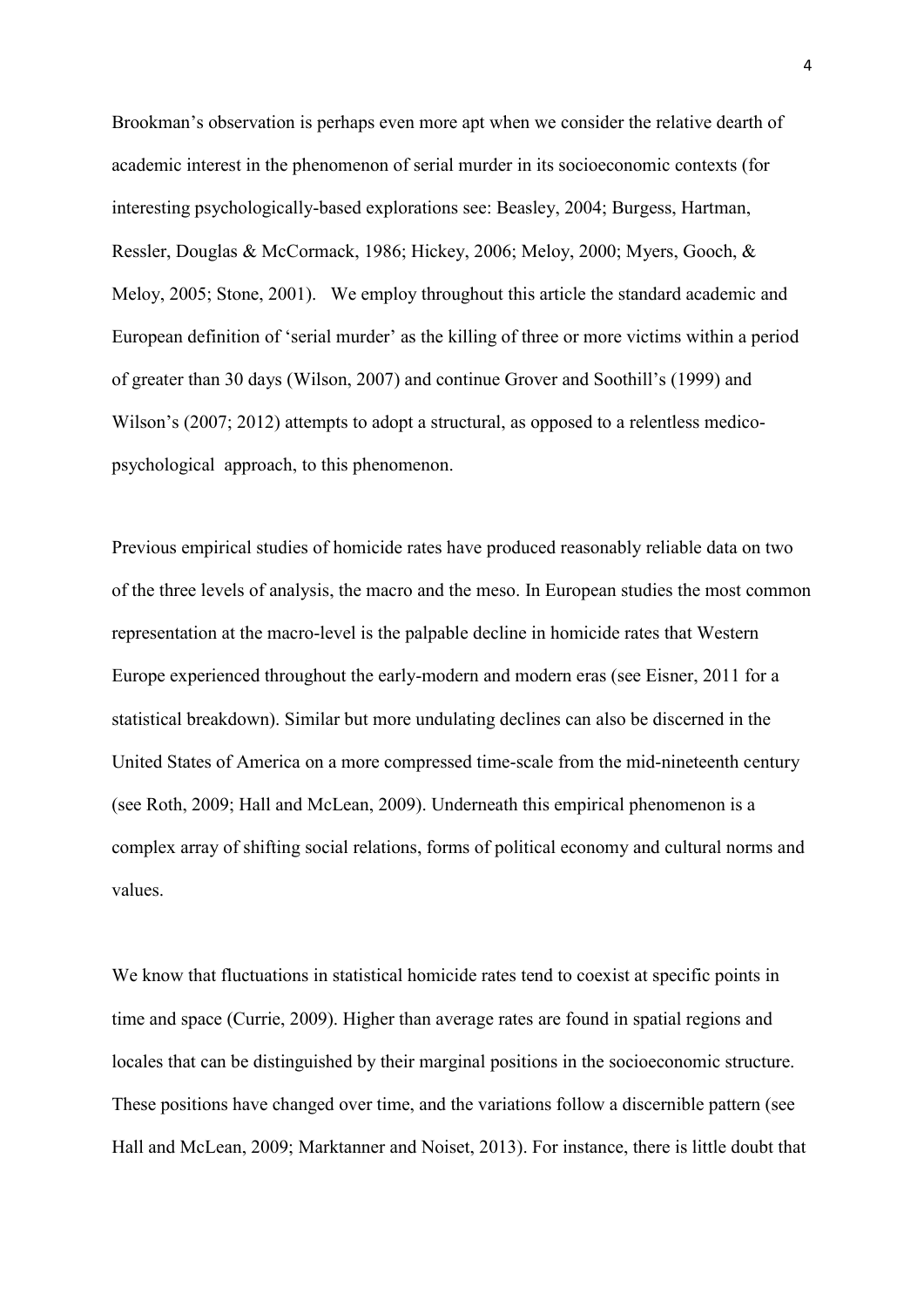since the 1970s, geographical spaces in the deindustrialised regions of Europe and the USA that have returned significantly higher rates of homicide have also suffered from economic disruption, increased unemployment, ethnic tensions, loss of credible political representation, a decline in cultural status, damage inflicted on vital social institutions such as family, housing and education and the growth of criminal markets (Dorling, 2004; Reiner, 2007; Parker, 2008).

However, we still do not know enough about subjective motivations and whether or not they, rather than the opportunities to commit homicide, also vary over time. This is a crucial distinction because the theoretical and political polarity it implies is quite extreme. To suggest that only opportunities vary and there will always be a small number of killers 'out there' waiting to pounce on victims unless intrusive systems of security and protection are rigorously and indefinitely maintained buys into classical liberal and conservative fatalism. Conversely, to suggest that the propensity to kill, and by extension human nature itself, varies over time and space fits with a more optimistic liberal principle of a flexible human nature whose underlying benign orientation to others can be brought to the fore by creating and maintaining more equal and less aggressive underlying socioeconomic and cultural conditions. The difference in the political and policy programmes of general violence reduction suggested by either of these positions is polarised and qualitatively different; increased security and control over an innately errant human nature in a society determined by market forces versus some degree of progressive political intervention in underlying socioeconomic and cultural conditions.

If this crucial question is to be answered, criminology must further its understanding of the subjective micro-level to the extent that it can recognise patterns in the rather daunting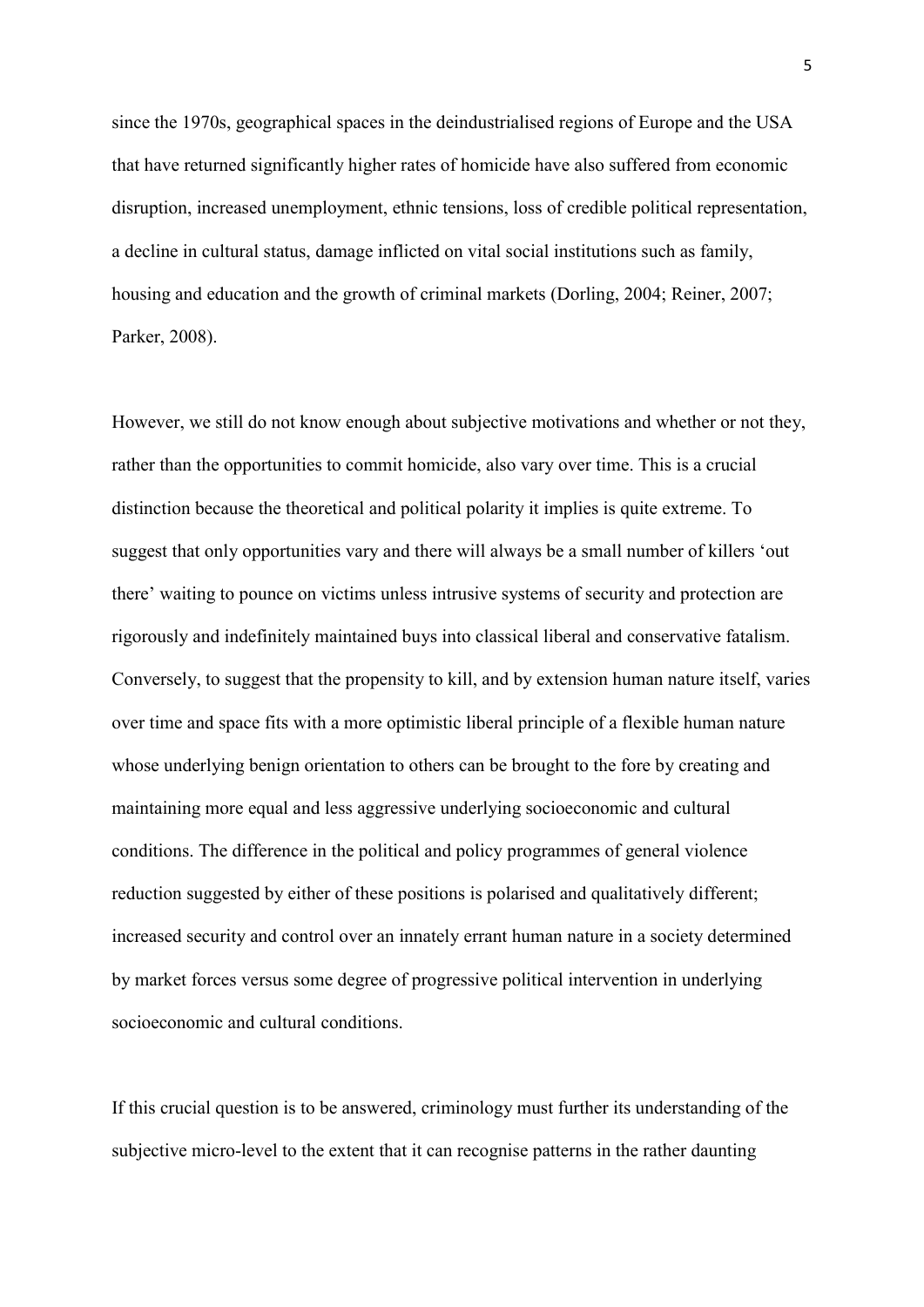variety of motivations and justifications that permeate this level, and begin to integrate these patterns more firmly with those already known to constitute the spatial/temporal meso-level and broad historical and structural macro-level. This article will argue that a firm focus on the victim, the victim's socio-cultural relation to the killer and the spaces in which homicide between unrelated adults tends to be committed presents us with a potentially fruitful approach to an integrated theory.

We will focus down further on serial killing, which, although an extreme and relatively rare form of homicide, can reveal specific subjective motivations and underlying cultural currents that are known to be associated with other forms of homicide in Europe and the USA (Wilson, 2007; Stein, 2007). Our overall aim is to make a tentative move towards the construction of a provisional and probabilistic analytical nexus that connects the subjective, spatial and broad structural levels, in the hope that it can inform integrated theory construction in the future. By introducing to the debate the new concepts of *pseudopacification* and *special liberty* (see Hall, 2012), which we fully define later, we also hope to propose a very basic outline of what we regard as the fundamental form of cultural mediation that pervades all liberal societies. These concepts will help to establish firmer and more plausible connections between the three analytical levels.

#### **The macro-level: structure, politics and culture**

In Western Europe and the USA there is a long tradition of social scientific macro-analyses of homicide that operate on the broad structural and temporal level. Western Europe seems to be characterised by a long-term decline in rates of homicide, which, depending upon the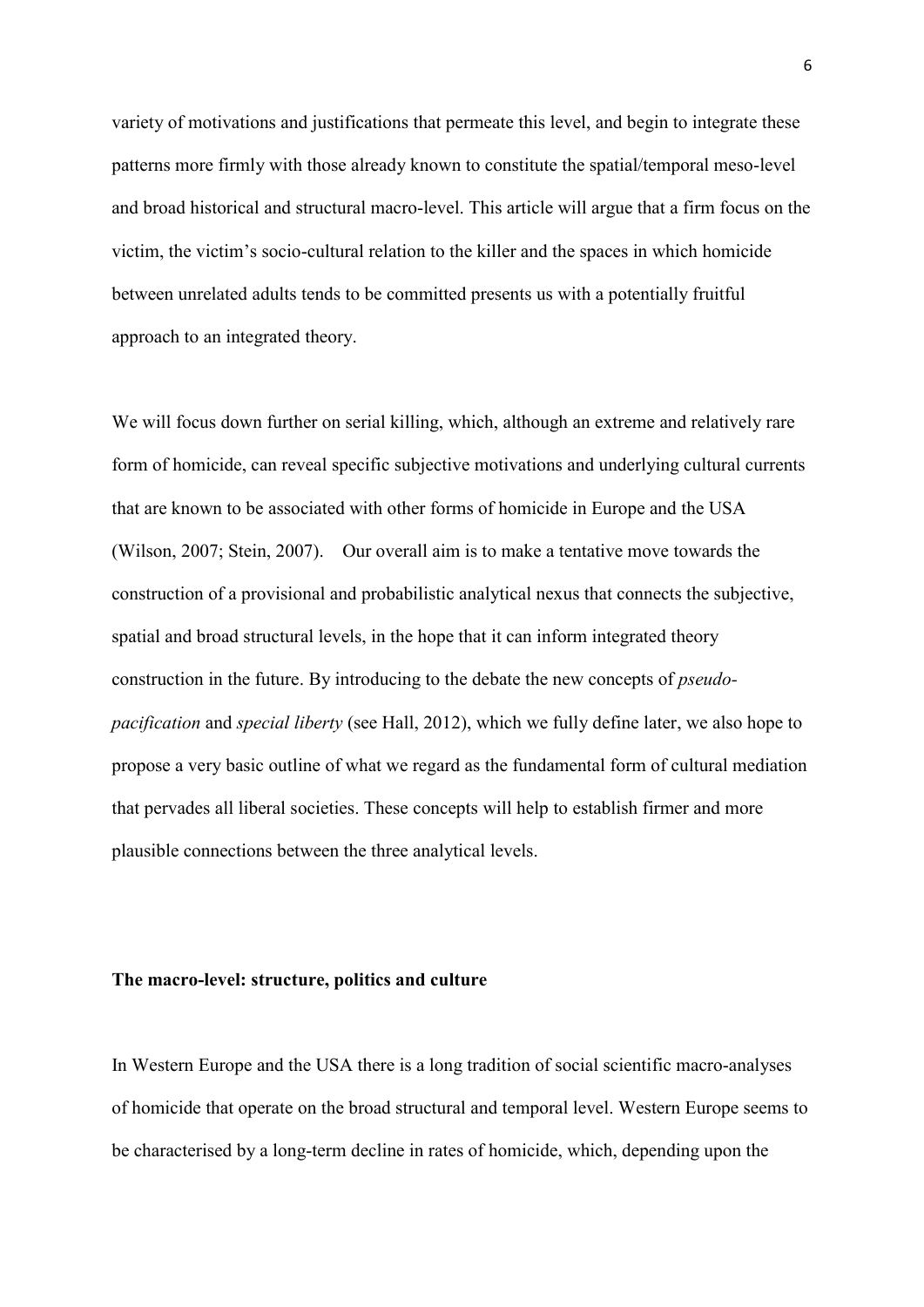specific region, commenced from various points between the  $14<sup>th</sup>$  and  $16<sup>th</sup>$  century and stretched to the mid- $20<sup>th</sup>$  century (Eisner, 2011), from which point there have been undulating rises in most nations (Hall and McLean, 2009). The US homicide rate, however, has fluctuated in a more spectacular fashion in a condensed time period since the mid-19<sup>th</sup> century when reliable data began to be collected, and regional and local differences have tended to be greater (Roth, 2009; see also Monkonnen, 1989; 1997; 2001).

Two very salient theoretical propositions emerge from Roth's (ibid.) broad but regionally differentiated analysis of homicide in the USA, both of which echo Verkko's (1951) classic observations in Europe. Firstly, whereas the rate of intimate homicide tends to be relatively consistent, temporal and spatial fluctuations in the rate of homicide between unrelated adults are significantly more pronounced, and thus seem to present us with a broad empirical framework for theorising significant changes in underlying probabilistic circumstances. Secondly, when all regional differentiations and complications are taken into account, four major forms of broad cultural mediation, which seem to link external circumstances at the macro-level to individuals' interior subjective feelings, motivations and violent actions, correlate with reduced rates of homicide between unrelated adults:

1. The general belief that government is stable, legitimate, representative and capable of protecting the person.

2. An acceptable degree of trust in the individuals who run government and public services.

3. The broad existence of empathy arising from social and political solidarity.

4. The belief that one's position in society is satisfactory, and one can command respect without resorting to violence.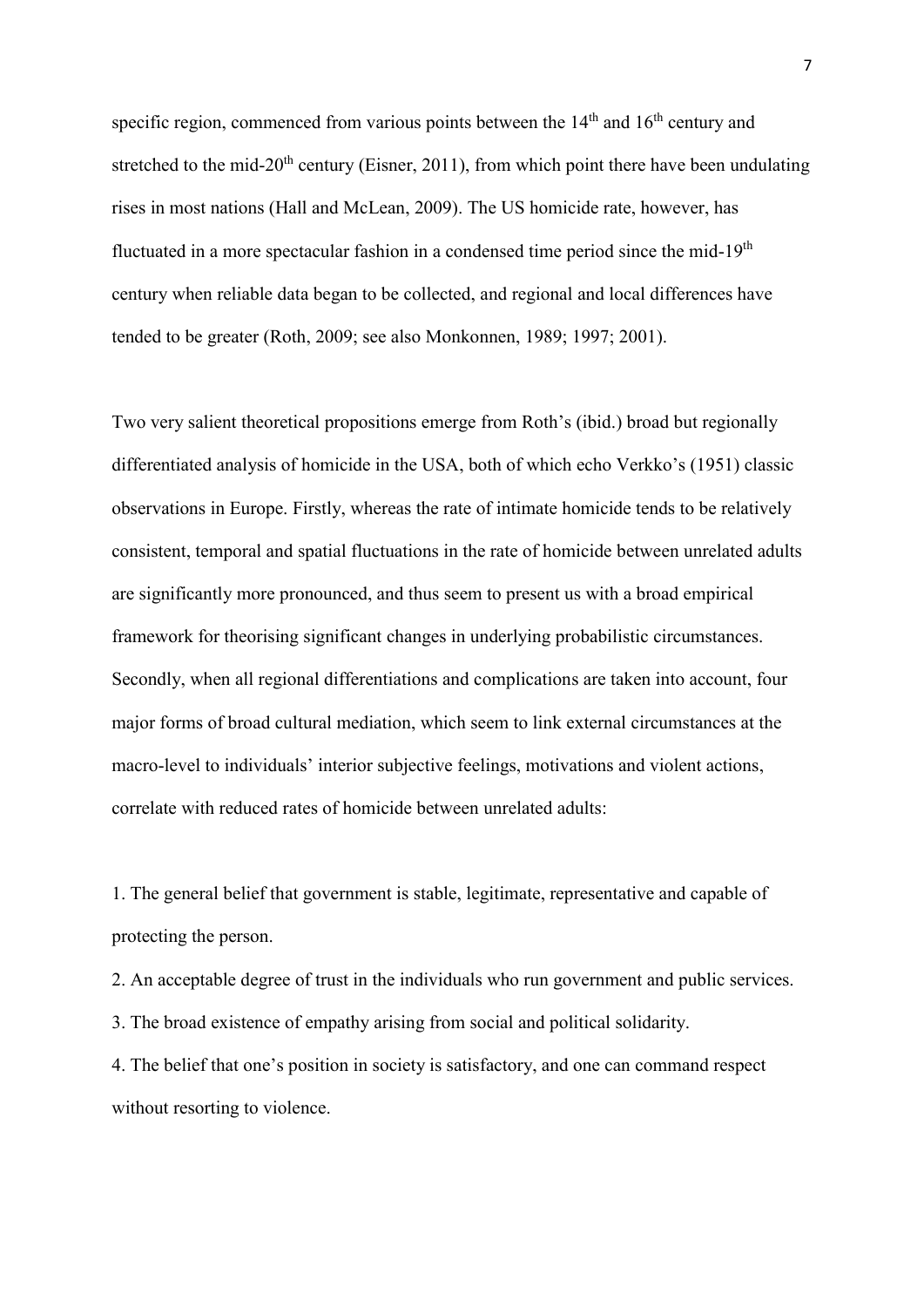This cultural framework relates to Elias's (1994) theory of the 'civilizing process', a concept born in his attempt to explain the long-term decline in general brutality and the rise of nonviolent social interaction in Western Europe. This theory sets out the underlying political and sociological prerequisites upon which these mediatory psycho-cultural forms are dependent:

1. A legitimate state that monopolises the right to use violence

2. The maintenance of 'figurations', or a broad network of interdependent and thus friendly and empathetic social relations

3. The maintenance of behavioural codes that insist on civility and non-violent interaction

However, Elias's critics, such as Mucchielli (2010), Ray (2011) and Weiviorka (2009), argue that his set of prerequisites underplays the vital importance of socioeconomic equality, the institutionalisation of welfare and education, and the institutionalisation and resulting pacification of the potentially violent socio-political conflict that characterised Western nations up to World War II. Should these institutional forms malfunction, the maintenance of Elias's three prerequisites is very difficult. Roth (2009: 473) dismisses the 'performance of the economy' as a factor in violence reduction, yet, in the USA and Western Europe, over 90 per cent of homicides occur in locales of socioeconomic disadvantage, and many are associated with some form of economic crime (Hall and McLean, 2009; Marktanner and Noiset, 2013). We suggest that Roth set up a straw target that ignores Durkheim's and Merton's warning that there are no simple economic 'cures' for crime if 'economy' is expressed in such crude material terms (see Hall, 2012). It is not the level of material production but the relative equality of socioeconomic relations – signified not simply by a more even distribution of material products and economic opportunities but also by social solidarity and equality of political participation and cultural status – that should be considered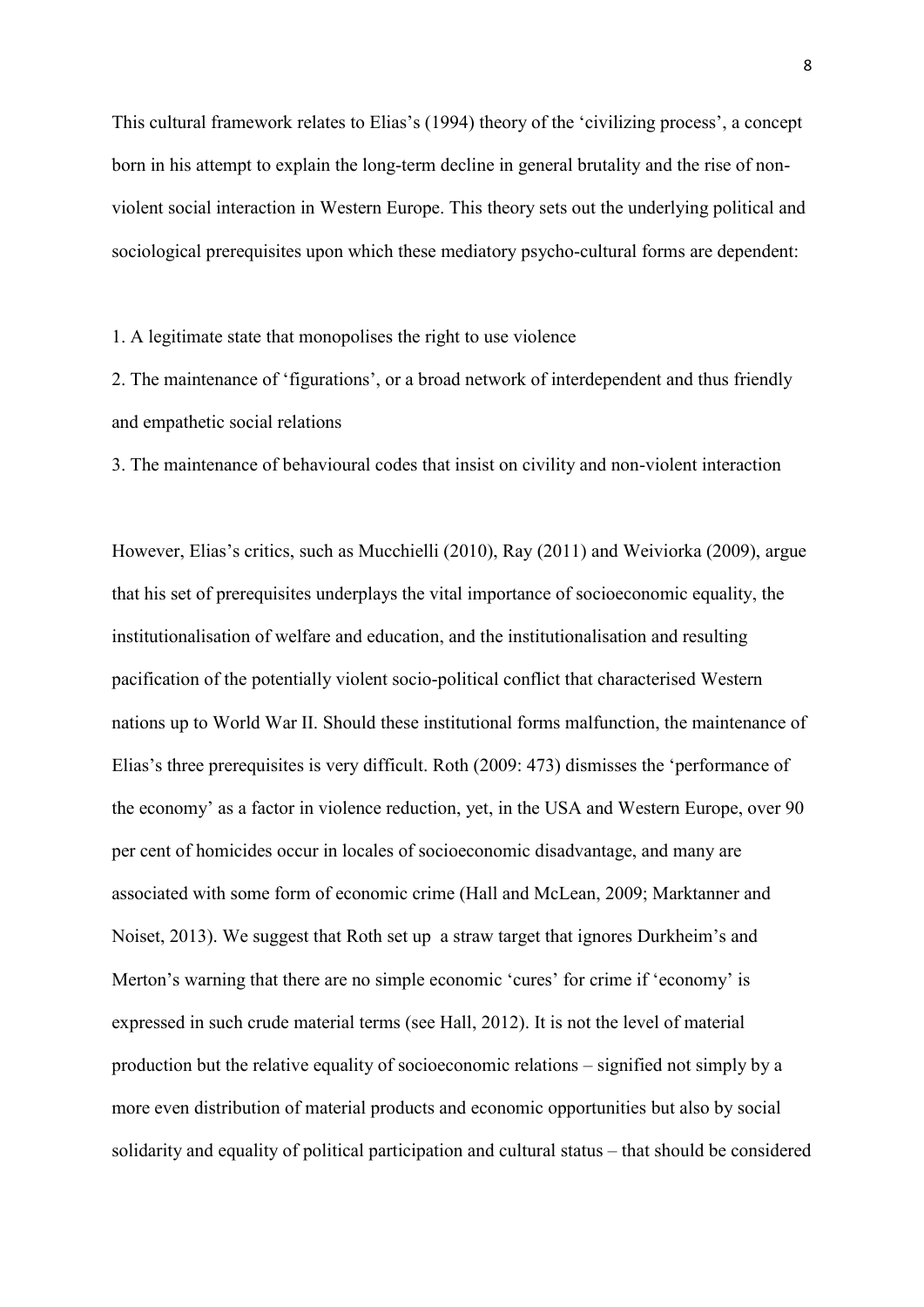as the main macro-factor associated with lower rates of crime and violence (Ray, 2011). Without this, political legitimacy, social stability and interpersonal empathy are less likely. especially in conditions of extreme inequality (Wilkinson and Pickett, 2010; Currie, 1985).

Another important factor alongside equality is stability. Surveys of homicide rates across Europe and North America indicate very clearly that relatively stable social democratic nations such as Sweden and Germany, residual social democracies such as the UK and Canada, and conservative corporatist nations such as Italy and Spain, all experience notably lower rates than unstable deregulated neoliberal societies such as post-1971 USA and post-Soviet Russia (Hall and McLean, 2009). In the USA's social democratic period from 1937 to 1980 the homicide rate and general crime rate were cut in half. The homicide rate doubled in 1980 and reached a higher peak in 1991 as neoliberal economics devastated many urban industrial areas and created space for expanded criminal markets, most notably in illegal drug distribution (Currie, 1985). Since the mid-1990s the general crime and homicide rates have been returned closer to those of the social democratic period, but this has been achieved only in the midst of a significant increase in imprisonment rates and supervisory programmes, and huge investments in the therapeutic state – significant numbers of young people inappropriately prescribed Ritalin, Prozac or atypical anti-psychotics (Breggin, 2012) – and in the surveillance and securitisation of public space (Coleman and McCahill, 2011). In the social democratic era, these intrusive pacifying measures were far less prominent yet homicide and overall crime rates were significantly reduced. This reduction occurred as the traditional political struggles that characterised this era temporarily established increased socioeconomic equality, political participation, full employment and publicly-funded welfare, health and education systems.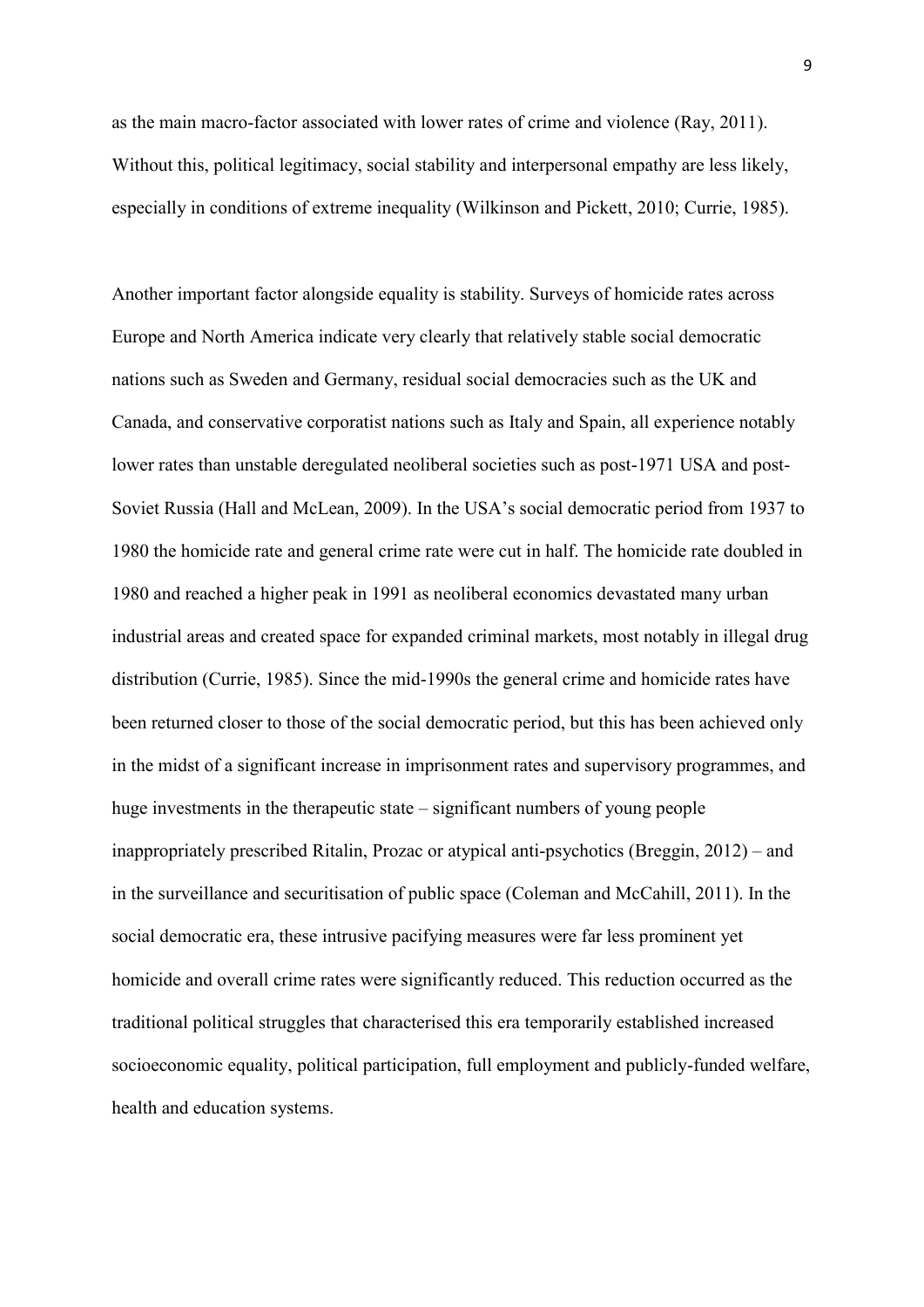Socioeconomic stability, political rights, low crime rates, low incarceration rates and less intrusive forms of surveillance could be seen across the whole of the industrialised West in what Bauman (2000) called the 'golden age' of post-war consensus (see also Reiner, 2007). According to Currie, social democratic politics alleviated many of the primary probabilistic conditions that correlate with high rates of violence and homicide:

[An] especially violent society would surely contain these elements: It would separate large numbers of people, especially the young, from the kind of work that could include them securely in community life. It would encourage policies of economic development and income distribution that sharply increased inequalities between sectors of the population. It would rapidly shift vast amounts of capital from place to place without regard for the impact on local communities, causing massive movements of population away from family and neighborhood supports in search of livelihood. It would avoid providing new mechanisms of care and support for those uprooted, perhaps in the name of preserving incentives to work and paring government spending. It would promote a culture of intense interpersonal competition and spur its citizens to a level of material consumption that many could not lawfully sustain (1985: 278)

Homicide rates also tend to vary across nations, regions and locales that differ in their ability to counteract the cultural factor of intense interpersonal competition with an alternative culture of empathy and solidarity, one of the main reasons 'why some places are more dangerous than others' (Currie, 2009: 4). Nations that have undergone rapid transitions to neoliberal market economies, which caused socioeconomic instability, widening inequality and the intensification of competitive individualism, such as post-Soviet Russia and the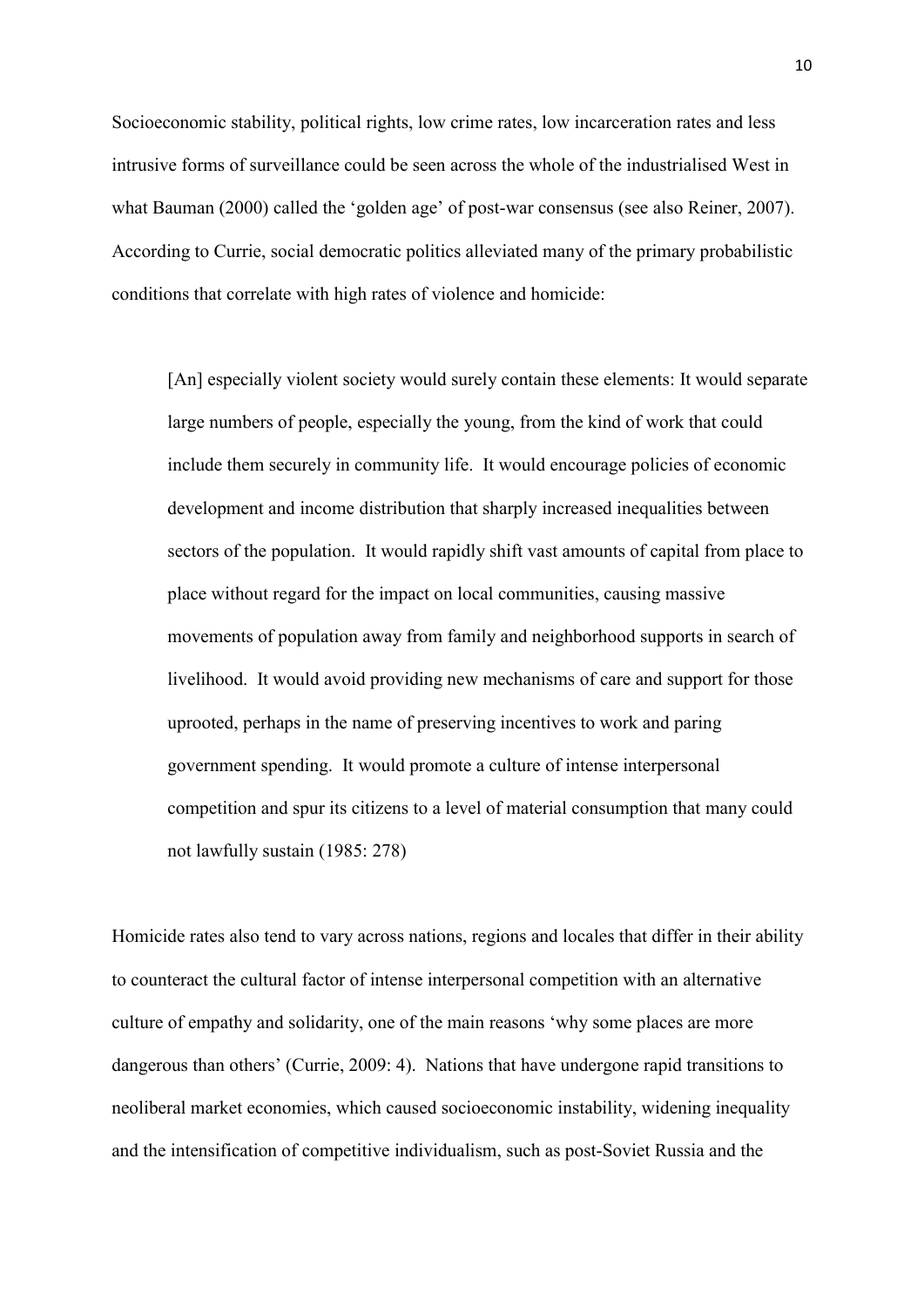former Soviet satellite states of Eastern Europe in the 1990s, have also experienced notable increases in crime, homicide and imprisonment rates (Lafree and Tseloni, 2006; Volkov, 1999; Gerber and Hout, 1998). For Currie, the most important generalisable probabilistic factors that consistently fit the evidence are:

- 1. deep socioeconomic inequality
- 2. marginal work
- 3. weak social supports
- 4. strained families
- 5. harsh and ineffective criminal justice systems
- 6. easy access to firearms

Currie's basic schema has been corroborated by numerous quantitative and qualitative studies (see Braithwaite and Braithwaite, 1980; Blau and Blau, 1982; Dorling, 2004; Reiner, 2007; Wilkinson and Pickett, 2010; Ray, 2011; Wilson, 2007; Hall and McLean, 2009; Marktanner and Noiset, 2013). The upshot of this macro-level position is that in periods and spaces where citizens feel poorly represented by their governments and Currie's six conditions also apply, overall rates of homicide, particularly rates of homicide between unrelated adults, are significantly higher. This schema is more expansive, more contextualised and has more sociological depth than Roth's four cultural macro-variable and Elias's three sociopolitical macro-variables. However, other Western nations suffer from socioeconomic instability and spatially distributed inequality and have easy access to firearms, yet they maintain relatively low homicide and imprisonment rates (see Hall and McLean, 2009). To begin to solve this problem we must return to Currie's earlier work (1985; 1997), where he suggests that the USA's more intense culture of competitive individualism might be the crucial factor that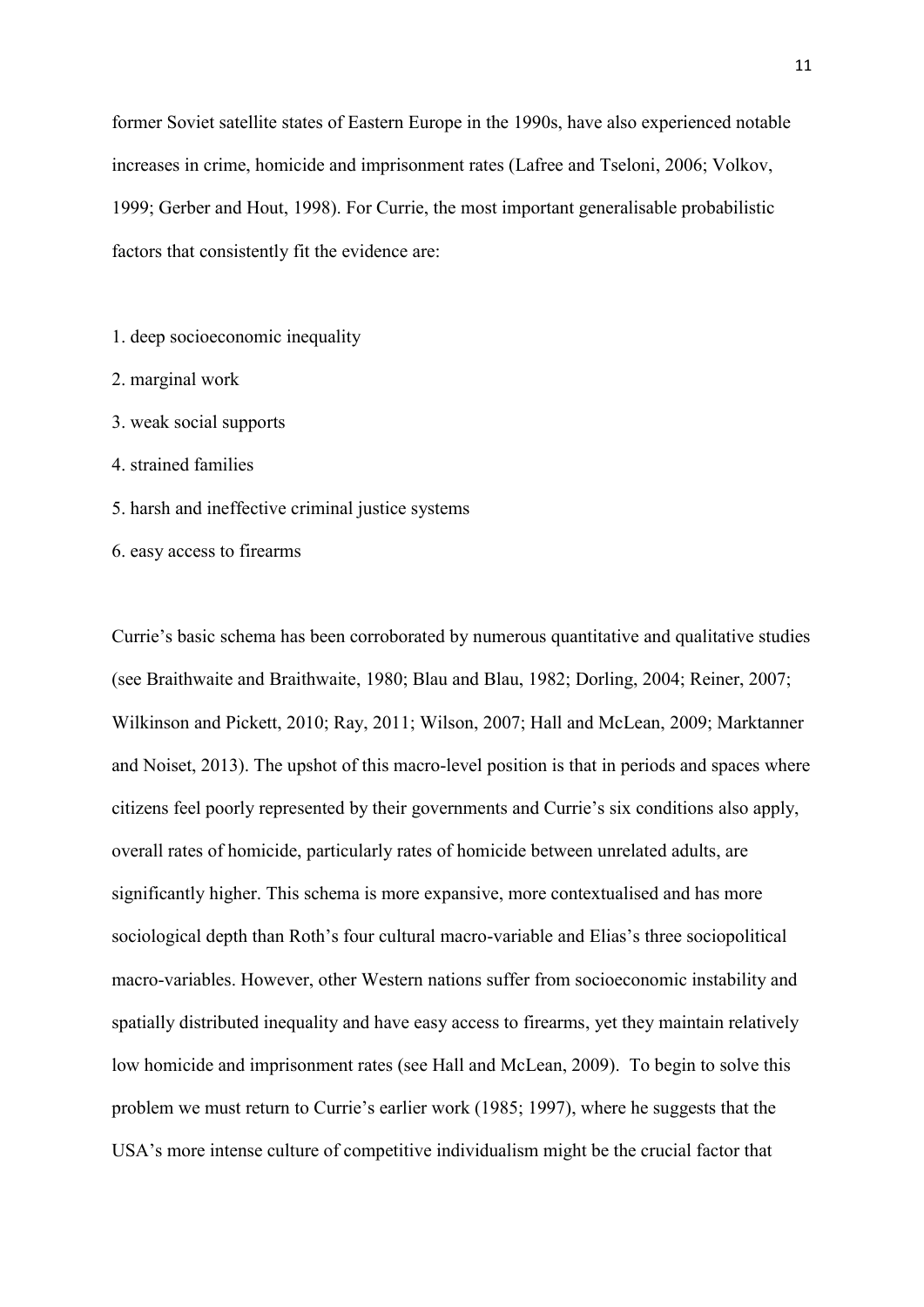makes simultaneous contributions to its relatively high homicide rate by normalising aggressive human interaction, and to the reproduction of the probabilistic contexts in which this higher rate tends to appear.

Theorists who have attempted to provide simple socio-structural explanations of violence and homicide have been unconvincing. For instance, Connell (1995) points out the fact that public violence tends to be committed by men, and goes on to explain male violence in economically run-down locales as a product of 'protest masculinity', the physical expression of frustrated and inarticulate dissent against the forces that have created political and socioeconomic exclusion. This is simply the uncritical application of the paradigmatic idea put forward by Taylor et al (1973) that violent crime is a misguided form of proto-political dissent. Elliot Leyton (1986) adopts a similar approach in his theory of serial murder, suggesting that since 1945 it has been a form of 'homicidal protest' acted out by frustrated male members of the upper working and lower-middle classes who tend to kill *victims from the middle classes.* Despite the popularity of this broad theoretical explanation, it simply does not work as an explanation of violence, homicide or serial murder in Britain. Leyton does acknowledge that '[o]ccasionally *…*[serial killers] continue a metaphor from the earlier era and discipline unruly prostitutes and runaways' (1986: 297), but he goes on, '[m]uch more commonly … they punish those above them in the system – preying on unambiguously middle-class figures such as university women' (ibid.). However, as Grover and Soothill have argued:

The British experience certainly does not confirm the latter aspect of the Leyton thesis. … the victims of modern British serial killers are *not* from the relatively powerful middle classes, but are from relatively powerless and vulnerable groups –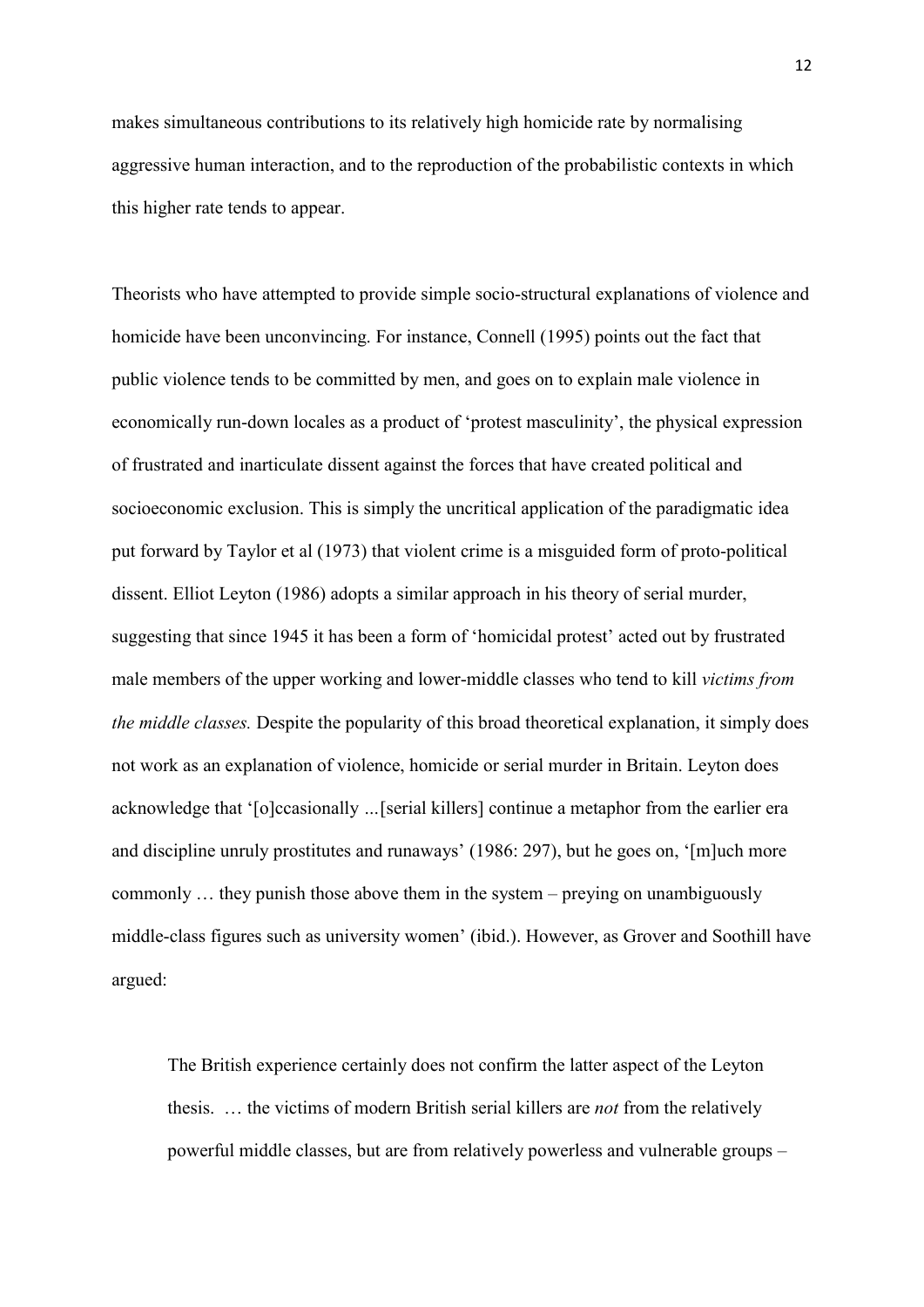children and young adults; gay men; women (particularly those vulnerable through their work in the sex industry or on account of the breakdown of familial relations); and pensioners. In fact, the general *absence* of persons from relatively powerful positions is especially noticeable (1999: 12).

It is rare that a sociological analysis is diametrically opposed to the truth. However, recent work by philosophers and social theorists suggests that most acts of serious violence, homicide and serial killing are not misguided proto-political protests but born of *conformity* to capitalism's 'obscene Real', a term that means the system's functionally active yet systematically disavowed exploitative, predatory and violent drives (see Žižek, 2008; Hall et al, 2008; Hall, 2012). However, even when the possibility of conformity is acknowledged, it is difficult to see this type of illegitimate violence as part of a general 'hegemonic' strategy that functions to maintain a hierarchal social order. Connell (ibid.) points out that systemic violence permeates the current social order, but links the bottom to the top by focusing on the intersecting gender order; all men, she argues, benefit from the 'patriarchal dividend' because the violence they use to maintain dominant positions over women and less aggressive men at various points in the social order is legitimised by patriarchal culture. However, although this can have some purchase as an explanation of domestic violence and other forms of male violence in private spheres, it makes little sense in the public sphere. Firstly, traditional male culture systematically discredits those who inflict violence on more vulnerable individuals (Jefferson, 2002). Secondly, only a minority of men commit acts of serious violence in the public sphere and, thirdly, in largely pacified Western societies, physical violence is ineffective as both a localised and an overall dominance strategy (Hall, 2002).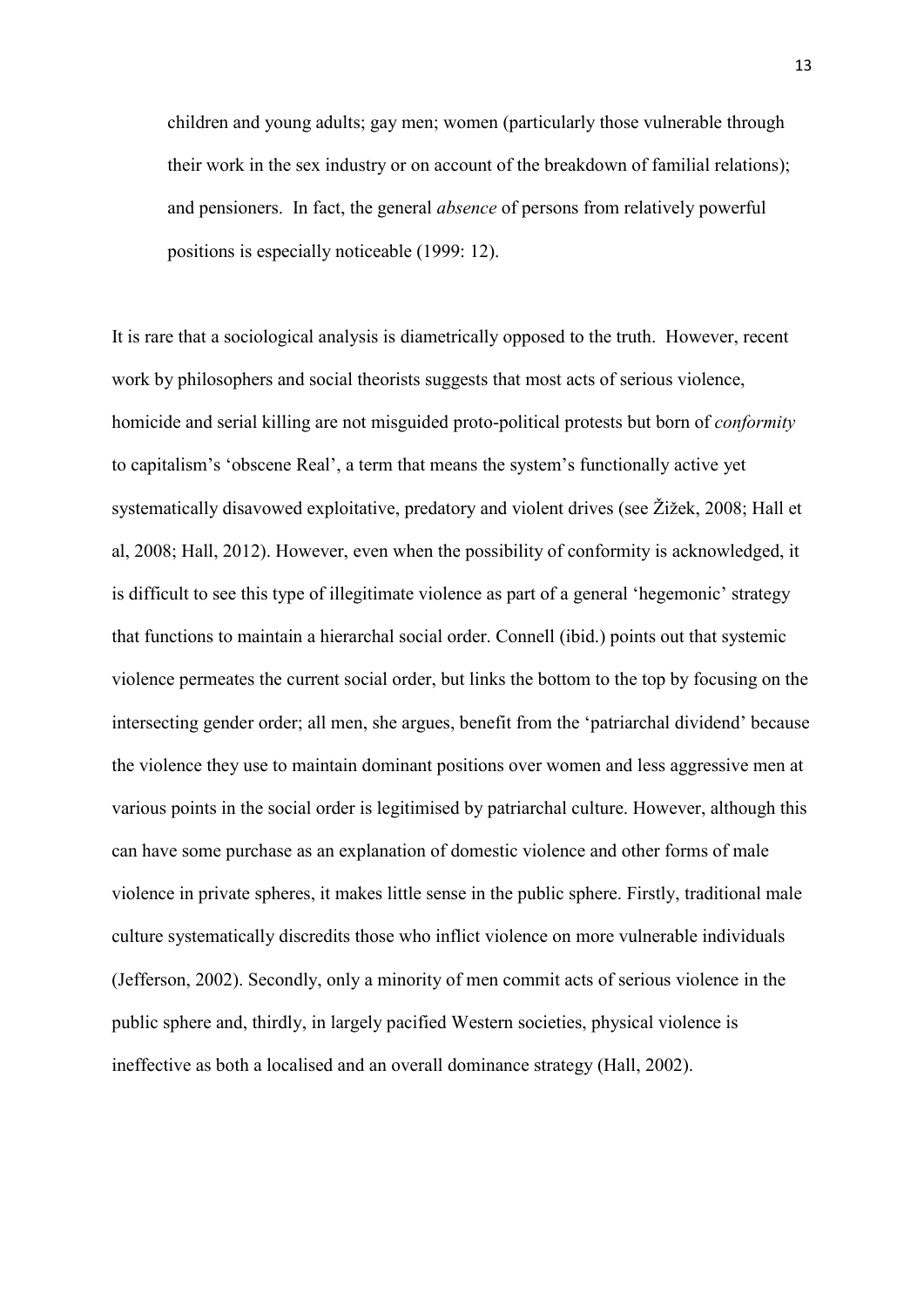Murderers and serial murderers transgress these cultural prohibitions and rationales and therefore fail to conform to traditional masculine or indeed feminine cultural codes. In a culture that is unforgivingly competitive yet legitimises only non-violent, rule-bound aggression in public life, what they do is distinctly *anti-hegemonic*. While acknowledging Leyton's basic 'structural approach', Wilson (2007), building on the work of Grover and Soothill (1999), quoted above, offers a victim-centred perspective on the phenomenon of serial killing. Specifically, he considers the 375 victims of British serial killers since 1960 and notes that, while most of the victims of male homicide between unrelated adults have been other men (see Hall, 2002), serial killers are different insofar as they have overwhelmingly targeted just five groups in British society: gay men; the elderly; babies and infants; sex workers; and, finally, a group that he describes as 'runaways and throwaways'. Four of these five groups are dominated by women and girls and Wilson argues that the group targeted most frequently by British serial killers are elderly women, just under 70 per cent of victims killed within this time-frame (Wilson, 2007: 55). However, despite these distinguishing factors, there is an interesting structural homology between victims of homicide between unrelated adults and victims of serial murderers – they tend to be vulnerable, from excluded populations and relatively unprotected.

Weiviorka's (2012) claim that we should take the victim perspective more seriously rings true, because it can inform theories of motivation by identifying patterns of offending and illuminating the subjectivities involved in victim-offender relations. Here, the victim's marginalised social position can be brought into clearer relief by relating it to the cultural macro-factor of competitive individualism (Currie, 1985; 1997). Social inequality is the product of a system constituted by various social axes of domination, but, in a liberaldemocratic system, even though that inequality can be reproduced over time by the inherited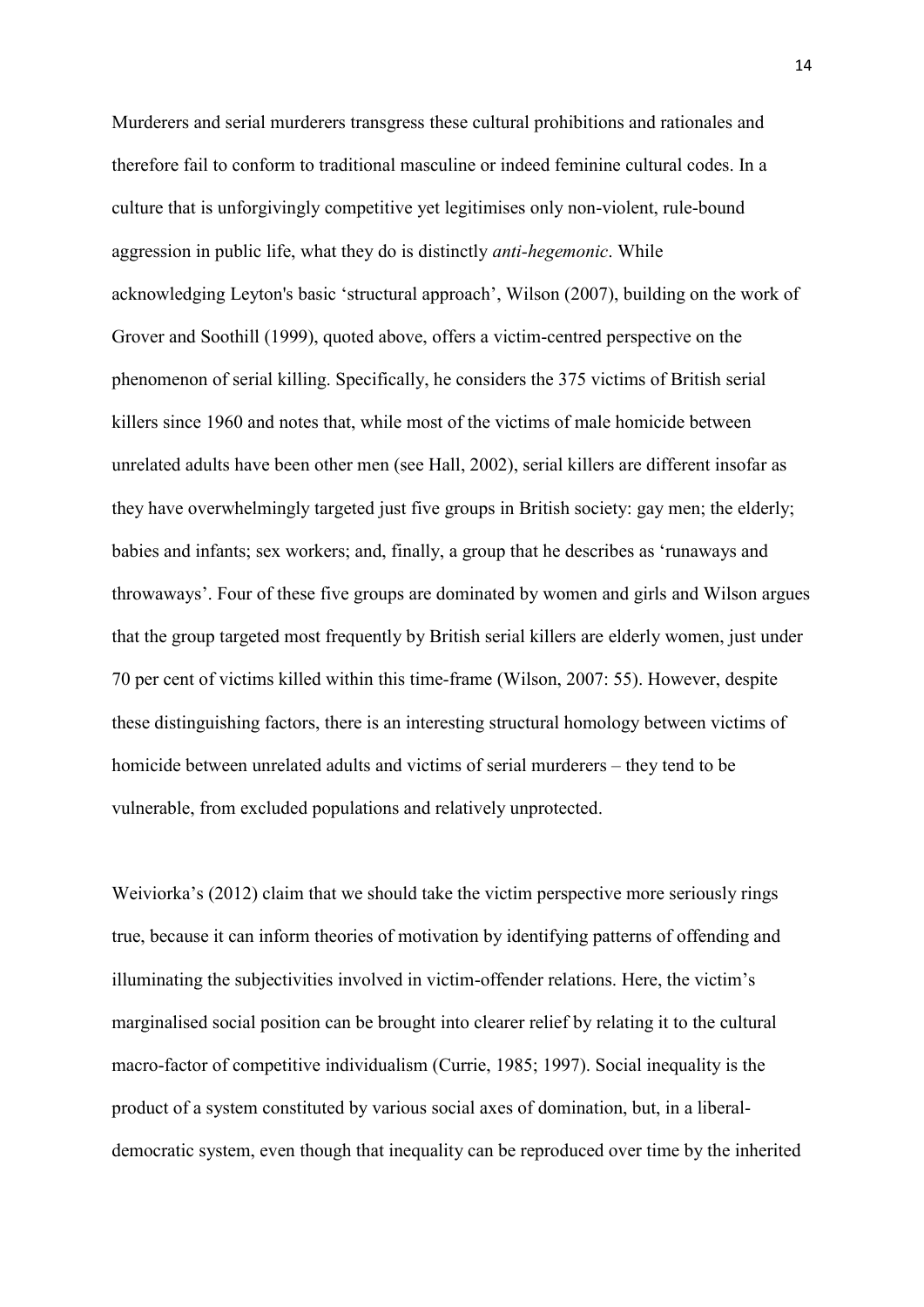privilege that restricts social mobility, the system is relatively open. The configuration of winners and losers and the spaces they inhabit are the outcomes of an ongoing competitive struggle (Winlow and Hall, 2006; Hall, 2012). If the vulnerable victims of homicide between unrelated adults and methodical predatory killing consistently occupy the position of 'the loser' in this competitive struggle, we need to understand its forms and relations in finer analytical detail.

The concept of competitive individualism is well known in social science, but few analyses have examined its basic rules and internal dynamics. If competitive struggle between individuals for wealth and status is indeed the dominant hegemonic norm in Western societies, although its intensity varies between nations and regions, that same norm demands that the struggle should be acted out in pacified non-violent ways. For us, this indicates that a dynamic tension underlies what Elias described as the 'civilizing process'. The concepts of *pseudo-pacification* and *special liberty* will help to explain this tension and further our understanding of the vital cultural macro-variables that attend the socioeconomic and political macro-variables outlined above. The *pseudo-pacification process* has been explicated in fine detail elsewhere (Hall, 2007; 2012), but here a brief summary will provide some important contextualisation for the long-term empirical decline in homicide that has been a consistent feature of Western Europe.

European Feudal societies were structured by 'righteous violence' (Maddern, 1992), the everyday use of which, in the forms of fatal or seriously injurious punishment or armed assaults, was restricted to the ruling elite. In England, political and economic systems were destabilised after the fall of Rome and again after the Norman invasion. In the aftermath of both disruptive periods systems of monopolisation and legitimisation broke down and the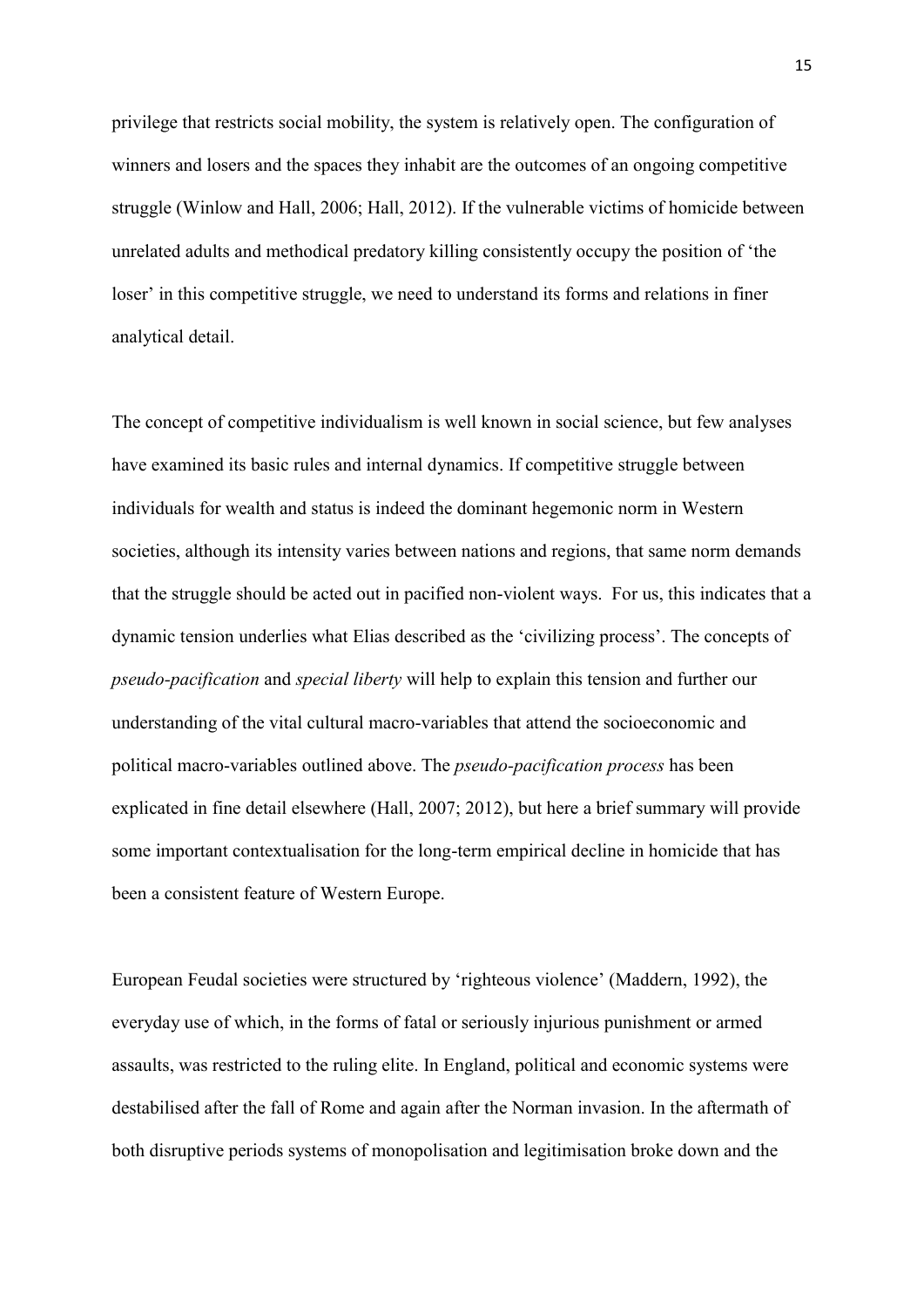social use of violence became chaotic and poorly regulated, which hampered production, property rights and the trading of private property (Ward-Perkins, 2005).

Edward 1's reorganisation of regulation and criminal justice after 1274 reduced rates of violence, enhanced the protection of property rights, and increased the security and therefore the functionality of trading nodes and arteries. Political violence increased the homicide rate in the late 14th century, but after the plague, when expanded economic opportunities in a reduced population were combined with a developing rule of law and the state's monopolisation of serious violence, the rate began its long historical decline. These economic opportunities enhanced social mobility, which, because physical violence was more successfully regulated, was achieved by early forms of entrepreneurialism. This new culture of entrepreneurial individualism was abetted by the introduction of the laws of primogeniture and entail throughout the social structure, which effectively ejected children from the defensive familial/communal unit as soon as they had reached adulthood, thus increasing sentiments of personal anxiety. This cell-like splitting of traditional social units also atomised and expanded libidinal drives, forcing anxiety-driven personal ambition to be democratised and sublimated into a non-violent competition for socio-symbolic status, which was achieved by successful personal performances in markets and displayed by conspicuous consumption.

The English protected property, expanded production and trade and intensified consumer desire by sublimating physical violence, establishing a culture of non-violent yet aggressive sociosymbolic competition amongst atomised individuals and, by loosening up the social hierarchy, encouraging it to diffuse and proliferate throughout the social order. This process took hold over different time-spans in Western Europe, but England's head-start firmly established the culture of pseudo-pacified competitive individualism and eroded traditions of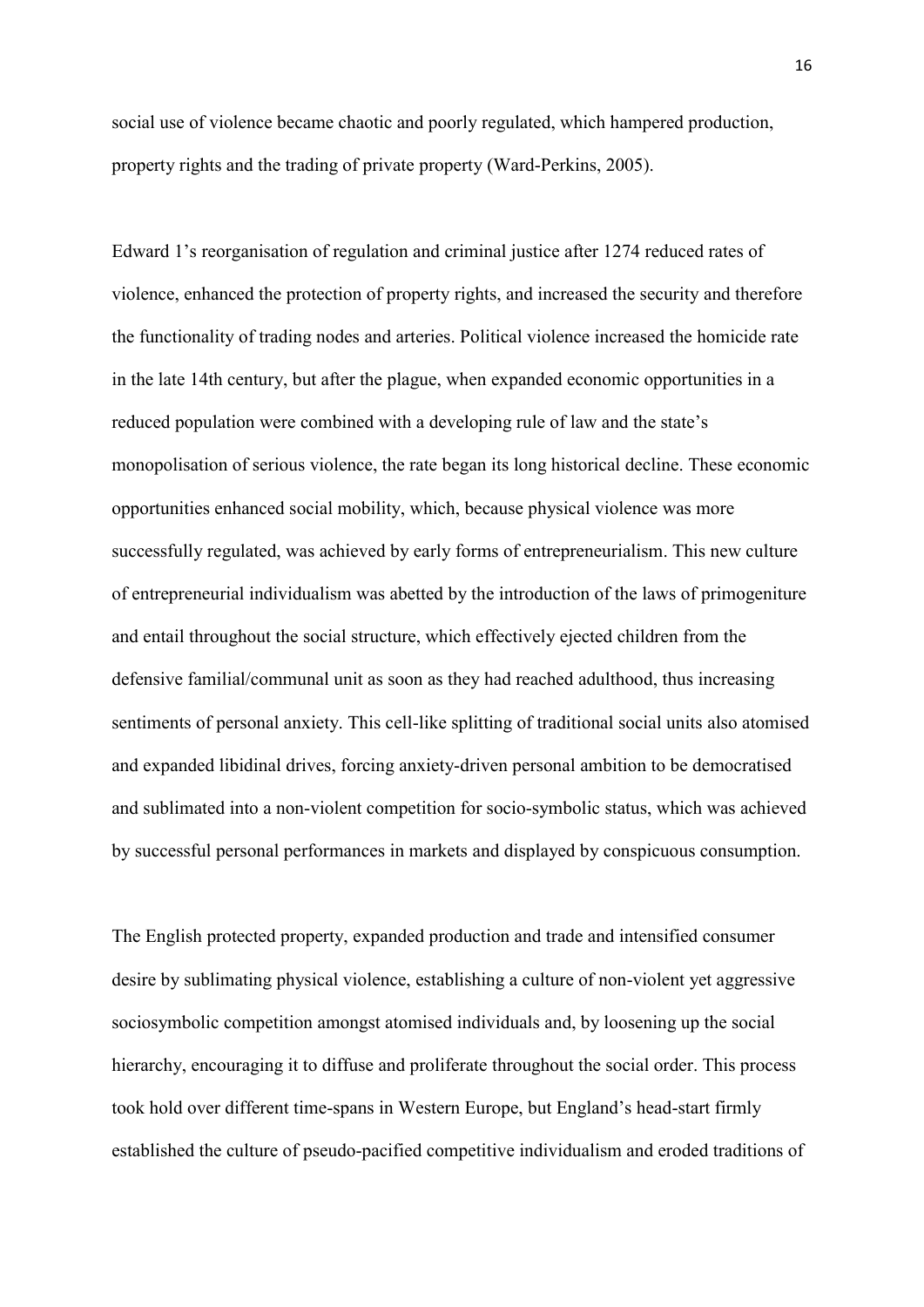collectivism. Although Italian city-states such as Venice were the first in Europe to develop fully-blown commercial activity, most continental European regions, in which the laws of primogeniture and entail applied solely to the ruling class, were forced to deal with higher levels of violence, banditry and other forms of defensive-aggressive collectivism in civil society up to the 16<sup>th</sup> century and beyond, whilst England's more firmly established pseudopacified culture laid the foundations for an accelerated run-up to industrialisation.

Thus pseudo-pacified behaviour did not establish itself for the sake of some civilizational ideal, nor in the name of some transcendental love of peace and resistance against domination, but to perform the dual function of protecting property rights to enhance trade and creating a pacified form of social competition that fuelled consumer culture and increased demand in burgeoning markets. Over the course of modernity, competitive individualism, shorn of legitimate physical violence yet still aggressive and hierarchal in a more fluid social structure, could be brought to the centre of the socioeconomic system as a dominant cultural norm and dynamic drive. This was not a 'civilizing process', nor even a pacification process, but a *pseudo-pacification process* established and reproduced as the cultural fuel for economic dynamism. As such, it rendered the pseudo-pacified subject and its non-violent relations with others in a state of tension, over-dependent for its complicity with civilising norms and laws and the constant expansion of opportunities for wealth, expressive hedonism and the achievement of social status by means of conspicuous consumption.

The aristocratic love of libidinal liberty and conspicuous displays of superior status, which Veblen (1994) noticed still alive and well amongst successful entrepreneurs in the late-19th 'gilded age' in the USA and Europe, were diffused and democratised in a competitive socially-mobile entrepreneurial economy and a consumer culture of 'affordable luxury'.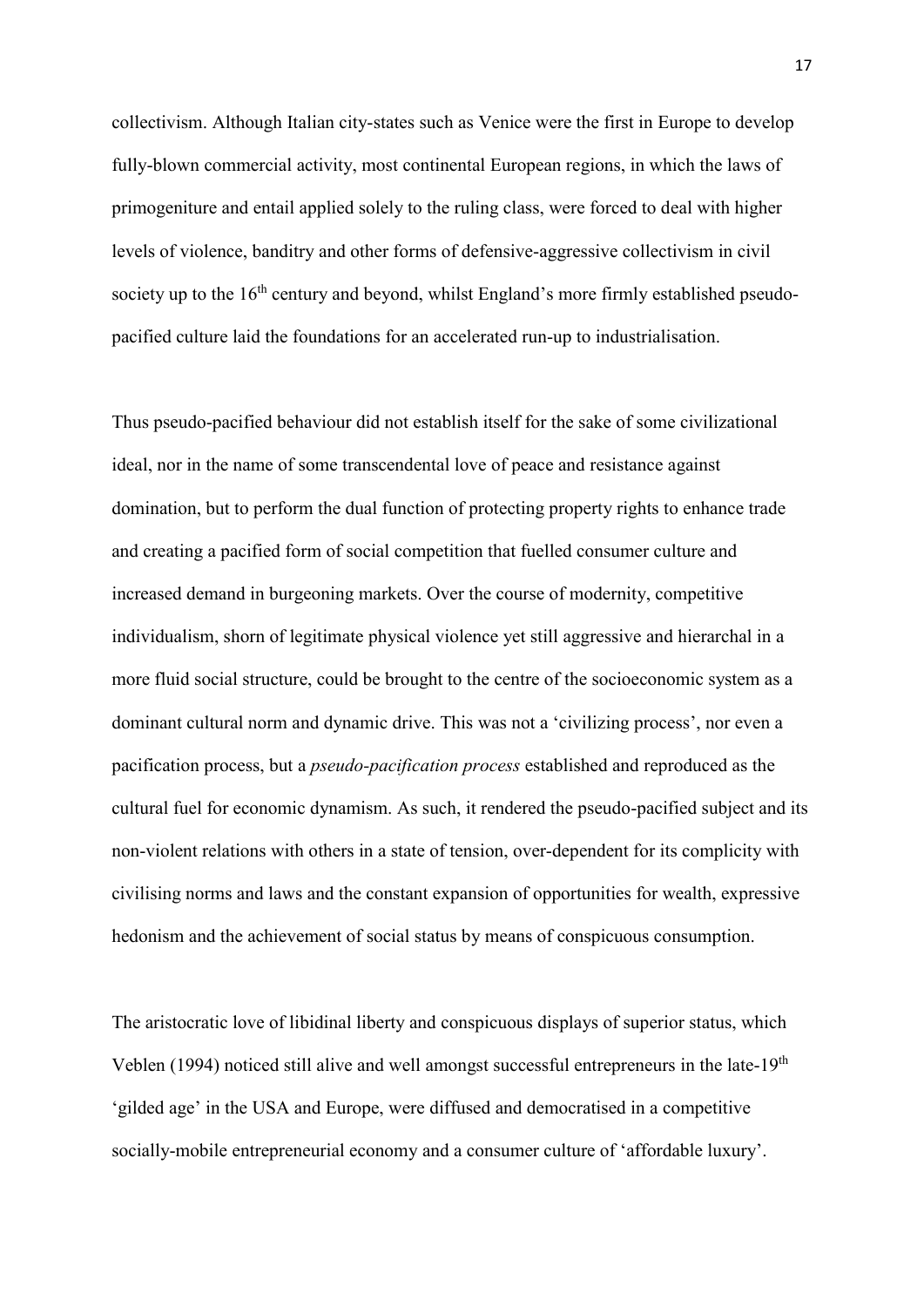However, successful entrepreneurs also carried forward the aristocratic sense of privilege and supremacism in a modified cultural form now associated with their commercial activities, which can be captured in the term *special liberty* (see Hall, 2012). This is a master signifier that legitimises and justifies wealth-creating and expressive activities that often risk harm to others, and establishes a culture of Rousseauean *amour propre*, in which the individual understands his social status only in relation to the downfall of others (Hall et al, 2008). Although law does not necessarily legitimise the exploitation, negligence, lack of health and safety, environmental degradation, social disruption and so on caused by competitive business enterprise, the constant difficulty law faces in convicting business owners and managers constitutes a 'crisis of enforcement' (Tombs and Whyte, 2008). *Special liberty* is a condensation of the dark side of liberal individualism (see Fish, 2010), the conviction that the individual, once his high moral and functional importance is established in his own mind, is exempt from social responsibility and can do what he or she wants, even when the gratification of material or expressive interests risks harm to others.

Pseudo-pacification and special liberty together constitute the powerful and historically specific libertarian macro-cultural current that underlies modernity and capitalism. In this current extreme forms of negative freedom (rights) have been institutionalised and democratised to allow extreme forms of positive freedom (desires) to flourish and fuel consumer markets. The resulting dynamism is economically potent yet psychologically, culturally and socially unstable, and therefore requires sophisticated and intrusive forms of external securitisation to keep its restless forces in check (Hall, 2012; see also Crogan, 2010). An understanding of this cultural current allows us to understand the complex dynamics that constitute and energise the Western form of competitive individualism and make another important macro-correlation. Namely, that Western nations, regions and locales in which this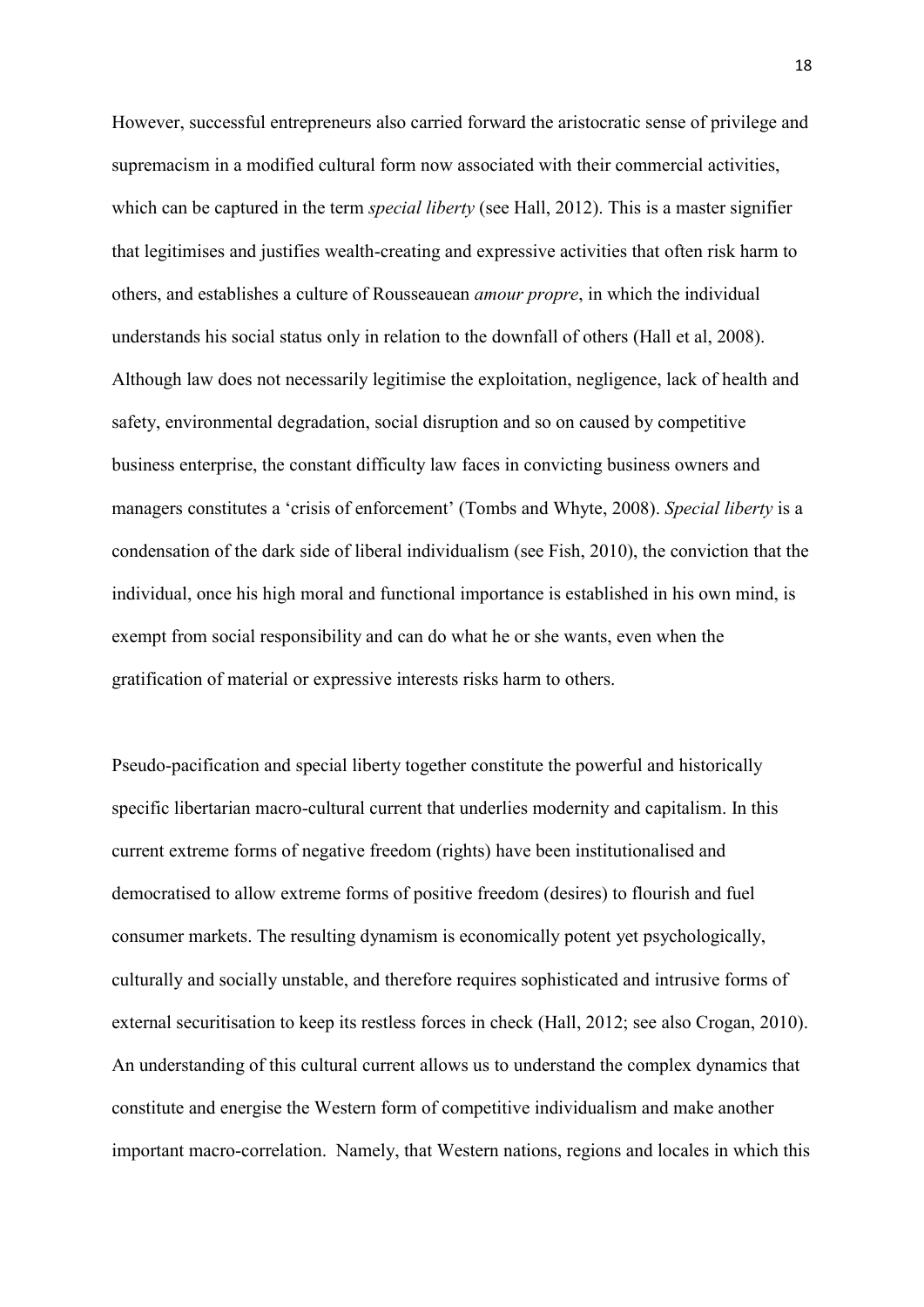macro-cultural current is especially powerful, opportunities for expressive hedonism and social advancement are relatively sparse, and in which mechanisms of informal control and formal securitisation and protection are under constant strain – such as the USA and Russia in the neoliberal era – suffer from high rates of homicide and spates of serial killing (Wilson, 2007; Holmes and DeBurger, 1988; Holmes and Holmes, 1994; Fox and Levin, 2005).

#### **The meso-level: locale and situation**

To develop these macro-level correlations, processes and concepts into a tentative multi-level theory of causation they must be connected to the meso- and micro-levels. Social scientists are aware that social inequality and the other macro-variables identified above fluctuate across time and are distributed across space as well as the standard social axes of class, gender, ethnicity and age. Dorling's (2004) research in Britain echoes that of Parker (2008) in the USA. Parker reminds us that after the US homicide rate reached  $20<sup>th</sup>$  century peaks in 1980 and 1991 it entered a period of decline from the mid-1990s, alongside the general statistical crime rate. However, this decline, just like the sharp rises between the mid-1970s and early 1990s, was unevenly distributed across space. Across the West relatively poor, rundown deindustrialised zones continued to return homicide rates consistently higher than the national average (see Dorling, 2004; Reiner, 2007).

In economically unstable and culturally competitive neoliberal economies the macrovariables, outlined above, which are essential to the maintenance of non-violent interpersonal relations, are all eroded at the macro-social level (Hall, 2007; Wilson, 2007). However, this erosion can be extreme in specific run-down regions and locales. An analysis of the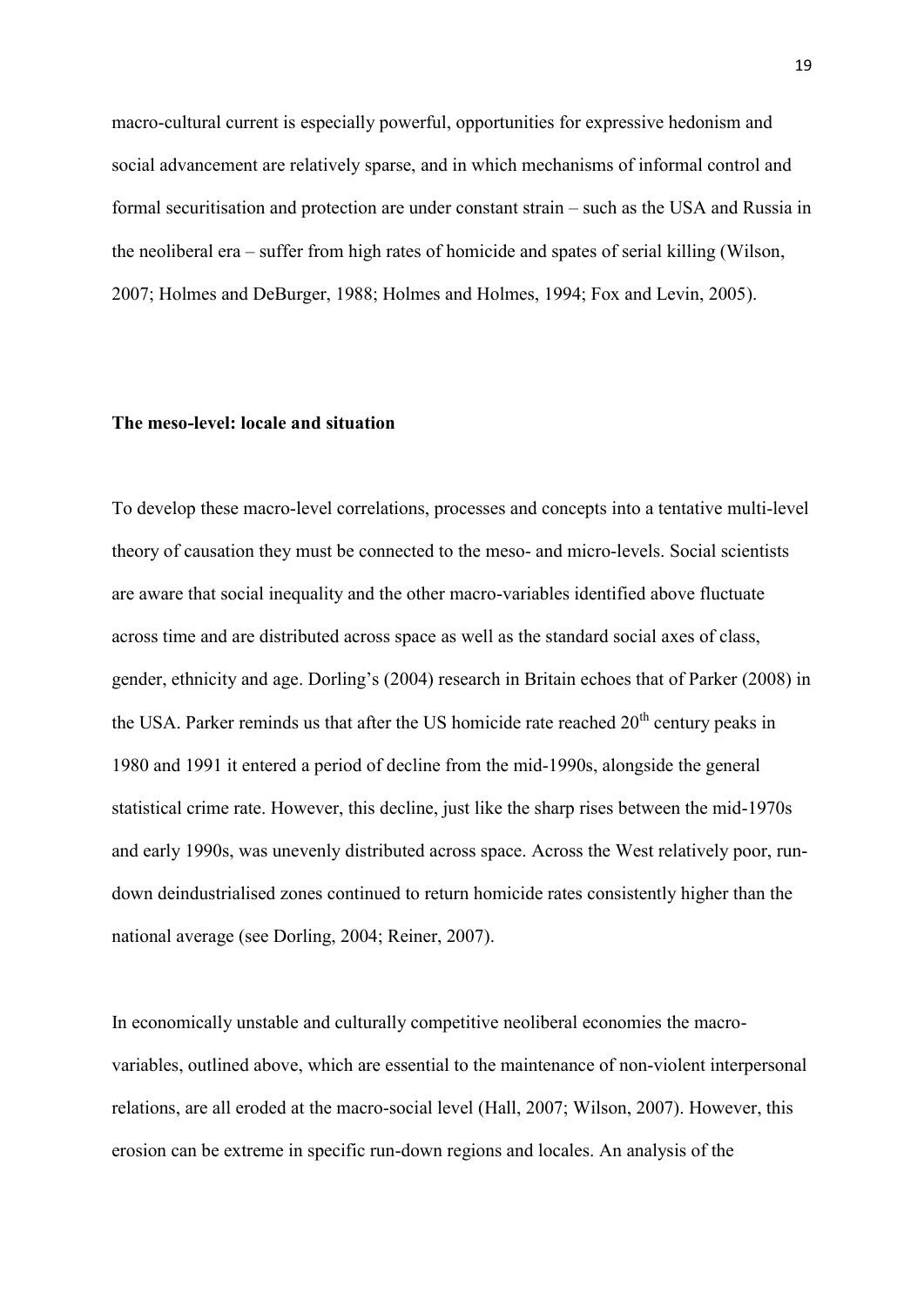*autotomic production of space* (Atkinson and Parker, 2011) can help to connect macrovariables to the micro-variables that relate to both homicide and serial killing.

One-off killers, serial killers and those who commit various acts of serious violence that incur substantial penalties all want to avoid the consequences of detection. The deterrent effect of the public gaze – whether the conduit is technological surveillance, the presence of police and security staff or simply the presence of other people – can to some extent reduce acts of murder, serious violence and altercations or risky activities that can lead to manslaughter and other forms of accidental death (Hobbs et al, 2003). However, serial killers, driven to *act out* extreme forms of hatred and rage, which, as we will explore in detail later, are the products of their biographical experiences (Bollas, 1995; Stein, 2007), do not want fully and permanently to gratify their drives and desires because that would allow them to become satiated. Rather, they want to retain the chance of acting them out as many times as possible in the future. Although we would support the claim that homicide in private spaces, such as the domestic household, requires its own specialised research agenda, a common function shared by the private and public space can still be discerned. Namely, that specific types of public space, like all private spaces, are conducive to the prolonged concealment of acts of violence.

All killers operate in three major spaces. While rates of intimate homicide in private spaces tend to be consistent (Roth, 2009), interesting temporal and spatial variations can be found in rates of homicide between unrelated adults in the two other forms of public space: the *liminal space*, in which the killer can find victims and 'hide in the light'; and what Papastergiadis and Rogers (1996) call the *parafunctional space,* which provides both victims and prolonged concealment. While some urban spaces are vibrant (see Campbell, 2012), *parafunctional space* is 'dead space', which no longer performs its appropriate function. However, the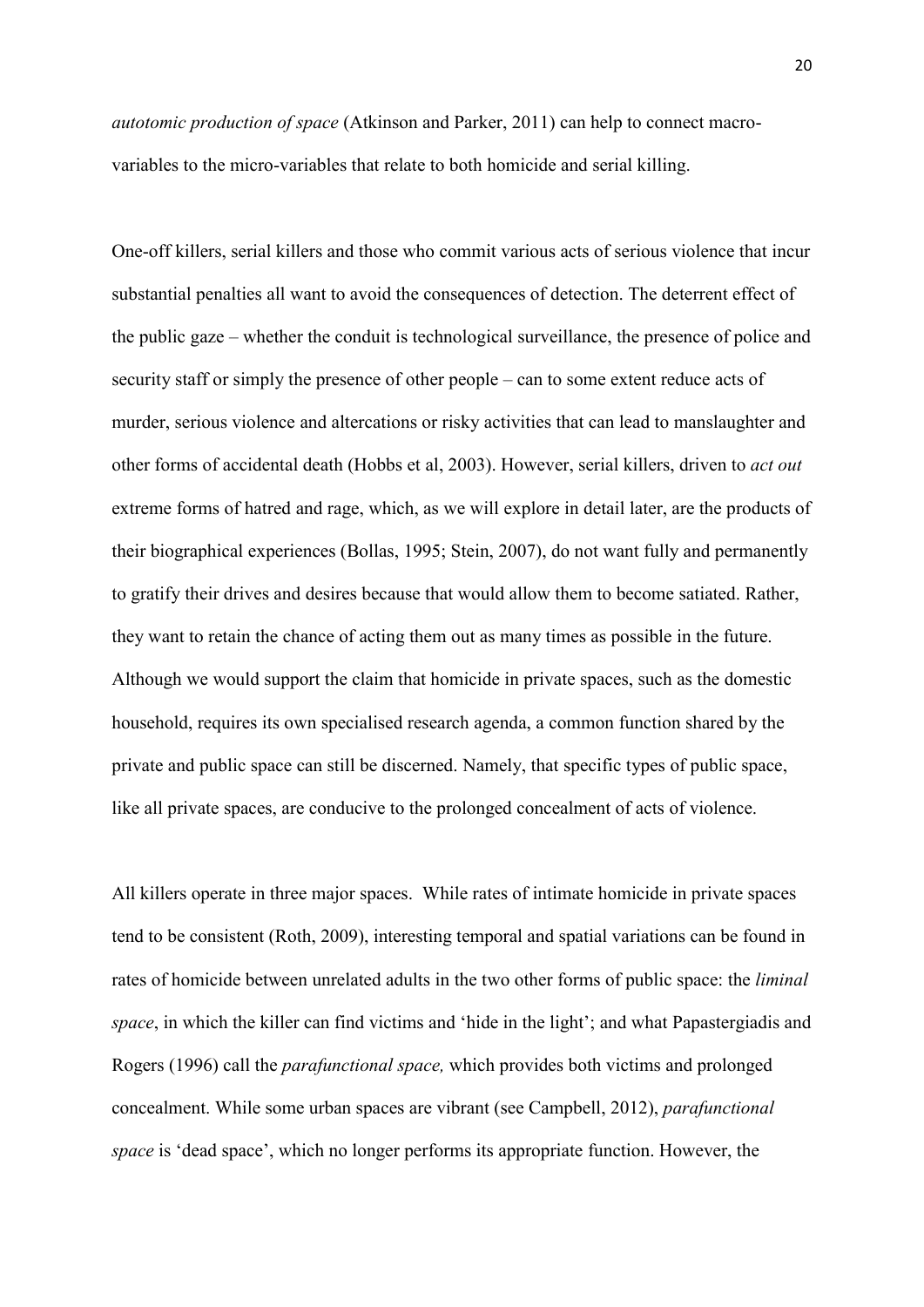important commonality is that these two spaces represent the opposite of discipline (Hayward, 2012). A large proportion of urban economic and political activity is simply an effort to prevent spaces becoming parafunctional, or perhaps whole urban areas becoming 'ghost towns', a fate that threatens large sectors of once major commercial and manufacturing cities such as Detroit in the USA or Liverpool in the UK. Hayward (ibid.) is correct that more control and surveillance cannot bring parafunctional spaces back to life, but more pertinent here are the processes that create and reproduce these spaces. Atkinson and Parker refer to the *autotomic production of space* as:

[T]he social, political and economic processes through which the costs of maintaining 'unruly' space and state and civil exposure to risk bearing agents are mitigated through spatial abandonment and rejection. Prominent examples of such spatial practices include policing 'no-go' areas (high crime and social disorder zones), urban wastelands, derelict buildings, public transport 'misery lines' and those spaces tacitly understood to be under informal curfew (2011: 2).

For Atkinson and Parker, the state and private sector together construct these spaces by practices of social division and expulsion but, more importantly, the mode of control is managed through the primary practice of disengagement and the concomitant preferential protection of the more salubrious spaces inhabited by higher income groups. This formulation presents an alternative to the largely obsolete 'panopticon' and 'net-widening' discourses that still remain popular in criminology. Control is exerted preferentially, which leaves the autotomic space amputated from the social body, unattended and unprotected, a shadowworld in which unseen and unregulated activities can take place. The irony is that this autotomic method of control exacerbates the problem of the uncontrollable space; it is a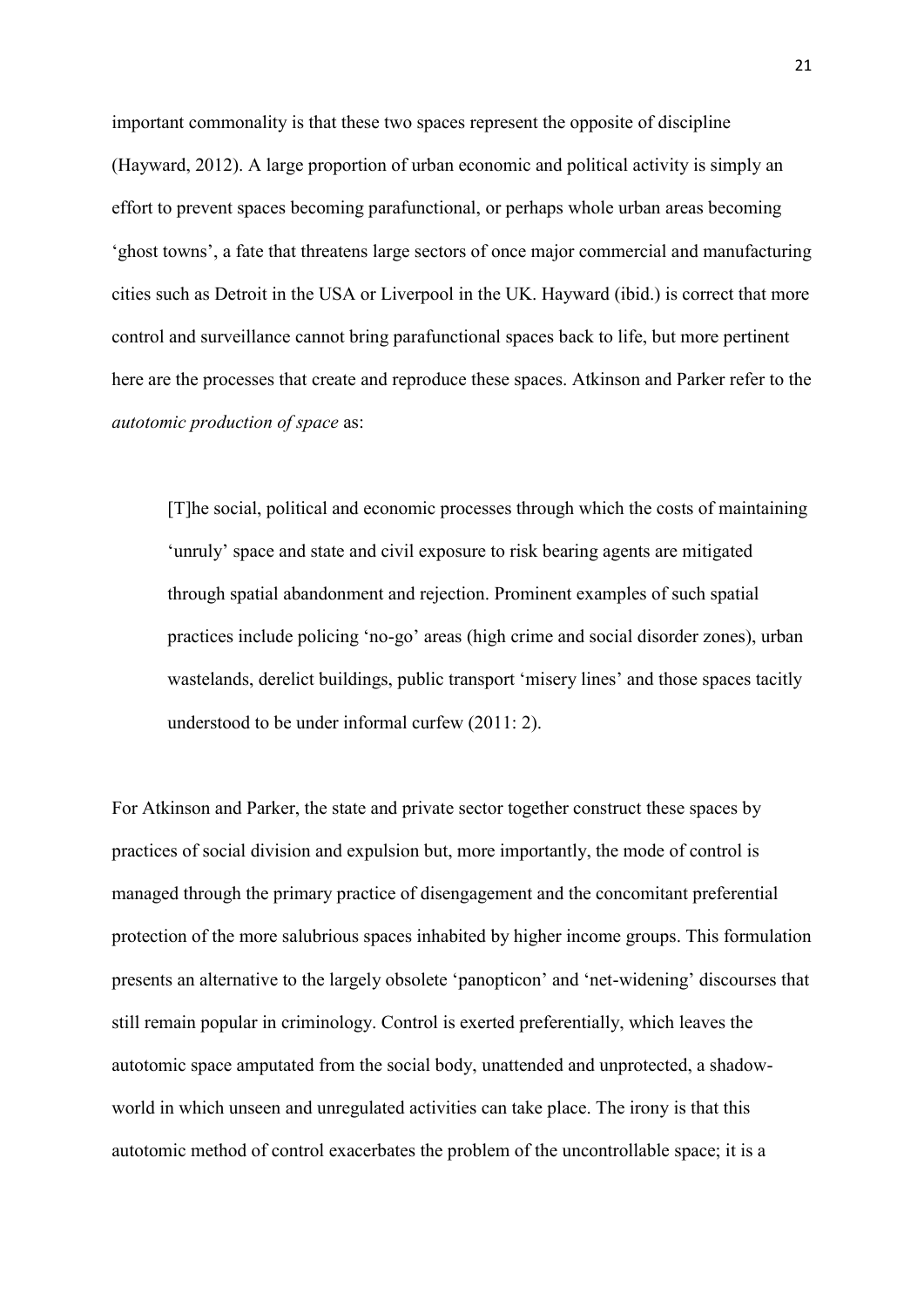method of what we might call stringent quarantining, shorn of any ethical or even commercial ambitions of reform or redevelopment, and the quarantined space is simply cast into the shadows. In a nutshell, the autotomic process is a process of exfoliation, shedding and abandoning a former part of the urban social body that can no longer be commercially exploited or socially controlled. The quarantined parafunctional space is by its nature lifeless, disconnected from the urban rhizome until such time that people move in to occupy it, such as refugees and immigrants breathing new economic, social and cultural life into abandoned or partially abandoned and run-down residential areas.

However, many urban spaces can verge on the parafunctional by day but adopt the role of the vibrant liminal space by night – the night-time economy. It is rather counter-intuitive to suggest that the abandoned, unattended space and the frenetic, hedonistic liminal space have a common characteristic, but of course they share two important properties. Firstly, both are resistant to surveillance and therefore offer the potential of anonymity and a relative lack of protection for their inhabitants. Secondly, this lack of protection introduces an important complementary variable; the increased availability of victims. Perpetrators of serious violence, homicide and serial murder take advantage of the vulnerable individuals who can be found in the unprotected spaces created by capitalism's periodic bouts of creative destruction. For Winlow and Hall (2006), the British night-time economy is a commercial liminal space in which competitive individualism, hostility and violence have become normalised as the dark side of alcohol-fuelled fun and hedonism, and over 90 per cent of violent acts go unreported and unrecorded. Wilson (2012) points to spaces that exist in a surreal hybrid interface between the parafunctional space and the commercial liminal space. These rundown yet paradoxically vibrant and hedonistic spaces suffer from a lack of guardianship, as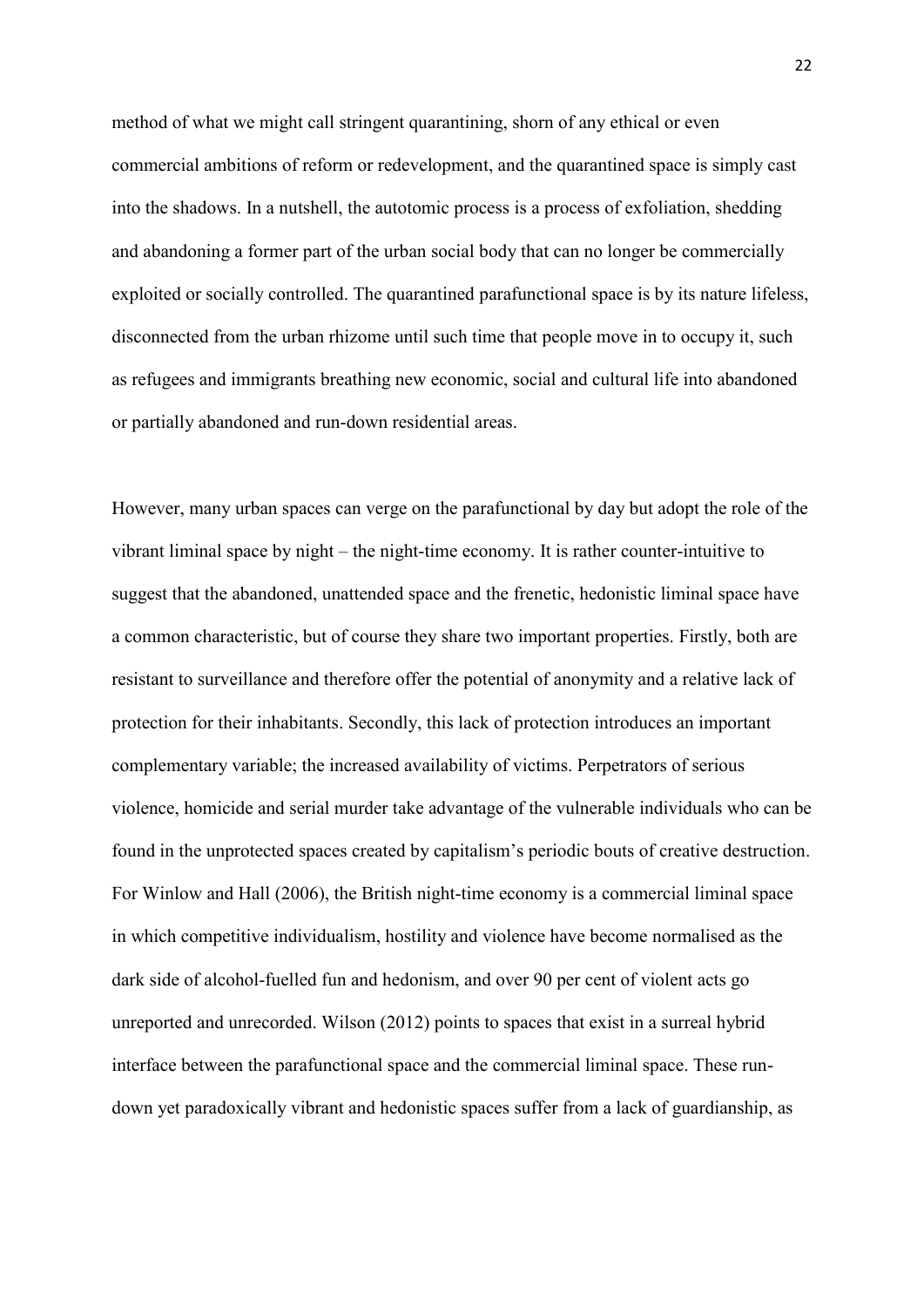the situational crime prevention theorists would have it, but, more importantly, they also act as a principal attractor and arena for predator and victim alike.

Wilson et al (2010) discuss the example of Trevor Joseph Hardy, one of a number of British serial killers who operated in this hybrid space. Hardy murdered three teenage girls between 1974 and 1976 in an area of Manchester that was described at the time as 'economically deprived', which may have contributed to the lack of attention paid to Hardy's case. In short, several serial killers and their crimes belie Haggerty's (2009: 174) claim that they are 'readymade for prime-time'. They also belie the orthodox criminological position which claims that criminology and the media are interested solely in the conservative/classical liberal agenda of individual violence. Hardy is a serial killer of three teenage girls whom he did not know. His crimes, victims and personal life – he even had a female accomplice and mutilated his victims' bodies like the infamous 'moors murderer' Ian Brady – should fulfil all the requirements of 'newsworthiness', yet he was almost completely ignored; he was and remains 'unseen'. Wilson et al (ibid.) explain this by noting that Hardy's victims were murdered in a downmarket 'night-time economy' zone in a run-down former manufacturing region in Northern England, an example of the hybrid liminal and parafunctional space where violence is normalised. Because the victims were not prostitutes and therefore lacked a common identity that could be used as a hook, the police and the media were slow to make connections between the murders and therefore the killer was allowed to prolong his concealment.

For over four decades criminology has been focused on the media's sensationalism and concomitant exaggeration of crime rates. Yet Hardy's case is one amongst a number of British serial murders – such as those committed by Kenneth Erskine, Peter Moore and Mark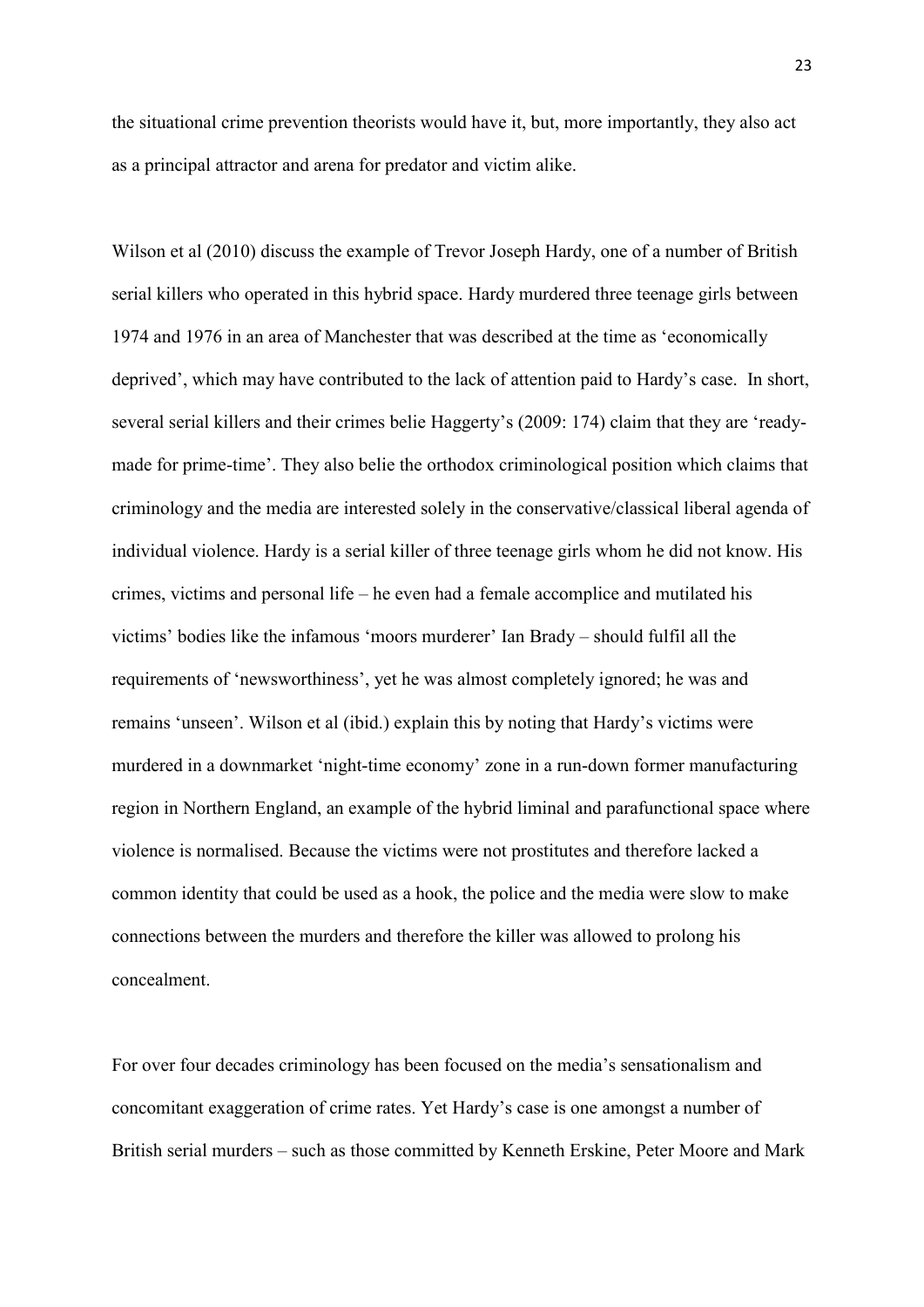Martin – homicides and assaults in hybrid parafunctional/liminal zones that are consistently ignored by the media. Even the more spectacular of these incidents are only briefly mentioned in local news and rarely filter through to the national level, which would suggest that such violence is constantly understated in the public eye. Wilson (2007; 2012) points to a vital aspect of the overall multi-level process: hybrid parafunctional/liminal spaces, the mesolevel products of political, economic and cultural macro-forces operating at the macro-level, are public locations where violence and homicide are normalised and predators, products of individual experiences at the micro-level, can meet vulnerable victims whilst drawing minimal attention to themselves and their acts of violence.

#### **Integrating the micro-level: subjectivity in context**

Homicide between unrelated adults in public spaces, despite the disproportionate harm and fear it causes, is still very much a minority pursuit (Hall, 2012). The tendencies that seem to exist amid our probabilistic conditions are built upon relatively small numbers of incidents. Although many individuals experience difficult lives in dysfunctional or abusive families and impoverished socioeconomic environments, only a small proportion of these individuals commit acts of homicide. No move towards an integrated theoretical framework is therefore possible unless the complex issue of subjectivity and its relation to violence and homicide is unpacked. The sociologist Michel Weiviorka (2009) has performed a valuable service to this integrative project by analysing decades of empirical and theoretical work to provide social science with a preliminary typology of the forms of violent subjectivity that operate in various micro-spaces. The following motivations and justifications seem to crop up consistently as ideal-types across the broad spectrum of violent acts, especially homicide: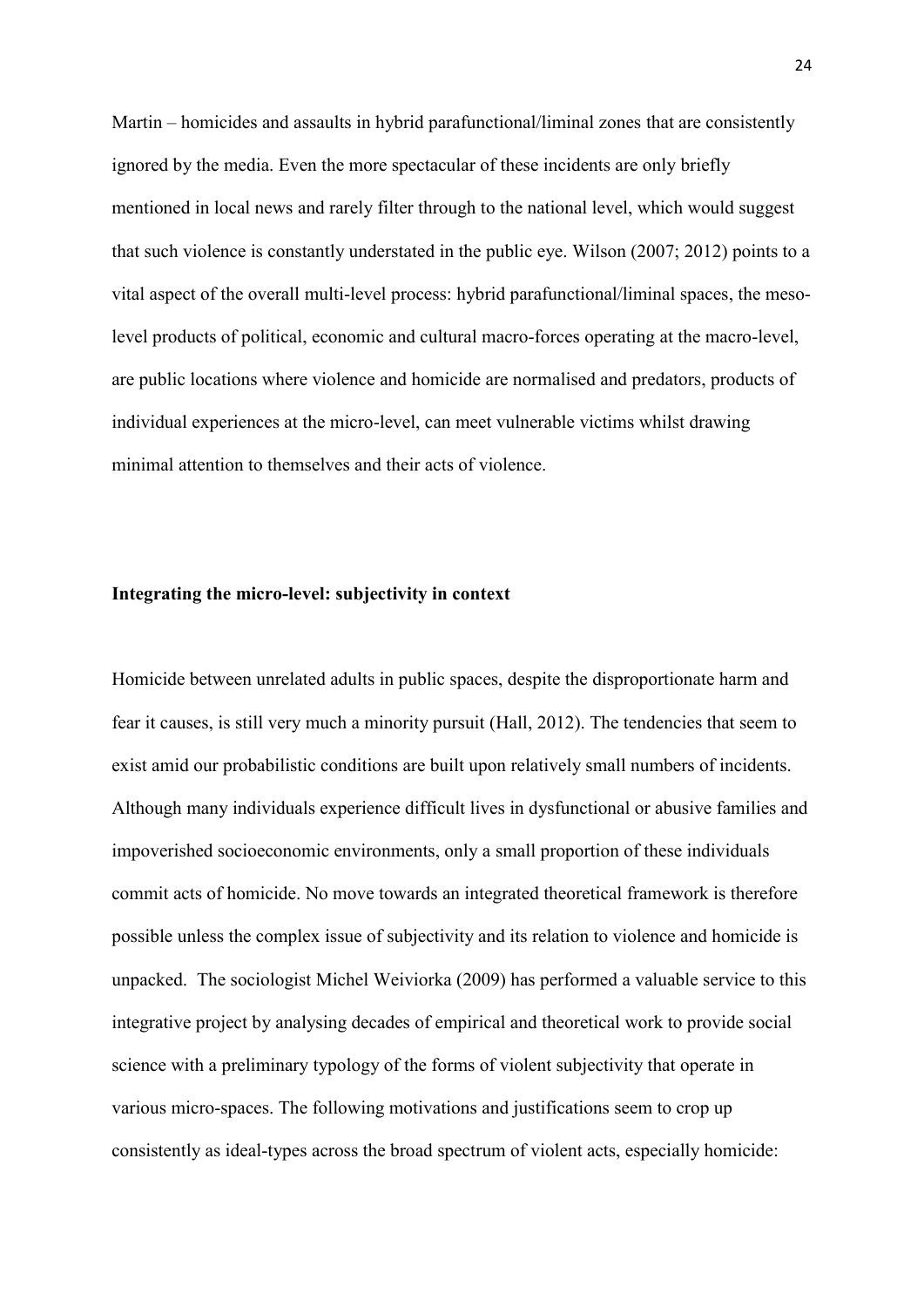1. hypersubjectivity, the product of an overload or a plethora of meanings

2. desubjectivated non-subjectivity capable of surrender to the banality of evil

3. socially liberated antisubjectivity orientated to cruelty, sadism and violence as ends in themselves

4. subjectivity aimed at conserving its being or its foundation

This typology bears some resemblance to the standard but contested psychological typology often used to explain serial killers and other types of methodical killer: visionary, mission, hedonistic/sadistic, power/control (Wilson, 2007; 2012; Holmes and DeBurger, 1988) insofar as they also revolve around the basic desires to establish meaning, destroy meaning or unleash aggressive/sexual libidinal drives without restraint. Bollas (1995), Stein (2007) and Dews (2008) argue that these motivations and justifications for violence have common roots in an absence of trust in the outside world and a loss of empathy felt toward the individuals who populate it, usually the result of severe traumas experienced in the early years of abusive and/or negligent childhoods. However, Stein's (ibid.) research amongst violent prison inmates suggests that the difference between the subjective motivations behind harmful crime, non-fatal violence, fatal violence and methodical fatal violence could be a matter of scale rather than qualitative difference (see also White, 2004). Despite nuances that differentiate various subjectivities and situations, the willingness of, say, the state functionary or corporate criminal to act in ways that risk harm to others in order to gratify material or expressive interests is the same fundamental motivation that drives the methodical killer (Hall, 2012).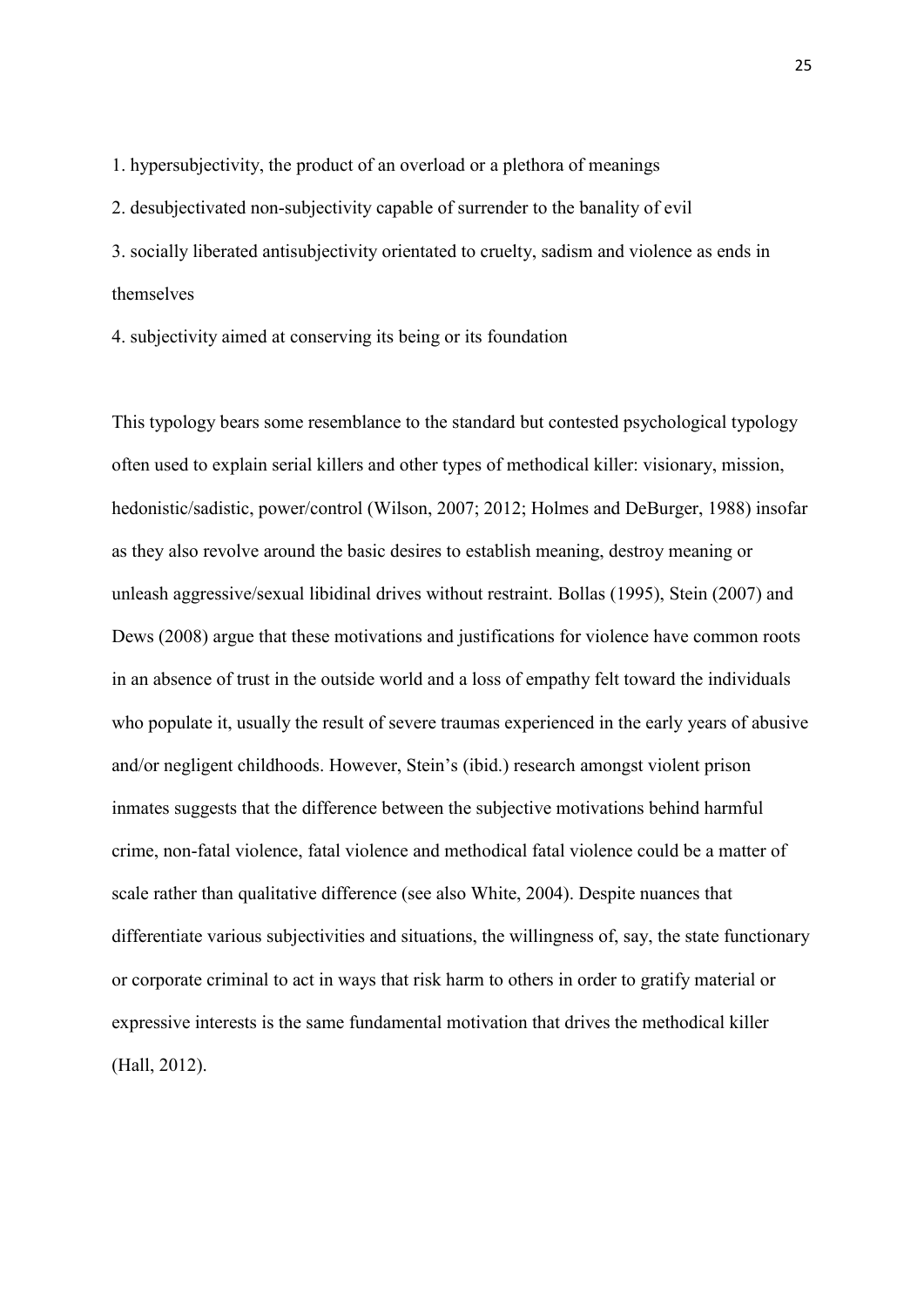Therefore, what at first glance looks like an impossibly diverse disarray of idiosyncratic subjective motivations does, it seems to us, have some rough underlying shape. Of course subjective motivations and justifications are still pluralistic and complex, and thus extremely difficult to research. Conceptual difficulties are compounded by methodological difficulties such as the inability or reluctance of killers and serial killers to articulate and disclose personal motivations and justifications (Wilson, 2007). However, if we hold on to the epistemological lifeline thrown to us by the basic but still quite useful adumbrated typology outlined above, we might be able to at least begin to connect the predominant subjective forms it identifies with the meso- and macro-levels.

It is well-known that most killers and perpetrators of serious violence have deeply disturbed personal backgrounds. Stein's (2007) research with prisoners shows that over 80 per cent of the prison inmates who had been convicted of fatal and non-fatal violent offences disclosed some degree of neglect and/or abuse during early childhood. Dews (2008) and Bollas (1995) argue that the young child's experience of abuse and neglect from primary care-givers induces a trauma that results in a complete breakdown of trust at the micro-level. Winlow and Hall's (2009) research amongst violent young men in deindustrialised regions makes the link between individual trauma and its cultural reproduction. As localised behavioural codes and institutions of mutual support have largely disintegrated, the individual represses and stores traumatic and humiliating events in the memory. Mistrusting the words and actions of all others with a compulsion that borders on paranoia, he constantly seeks to incite shadowevents – in the vernacular, the individual 'looks for trouble' – in order to release the impotent rage that was produced by his inability to act against the initial, formative acts of abuse committed against the self (see also Winlow, 2012). Similarly, Stein (ibid.) proposes a scalar model of violent dispositions, which suggests that when the initial trauma is extreme and/or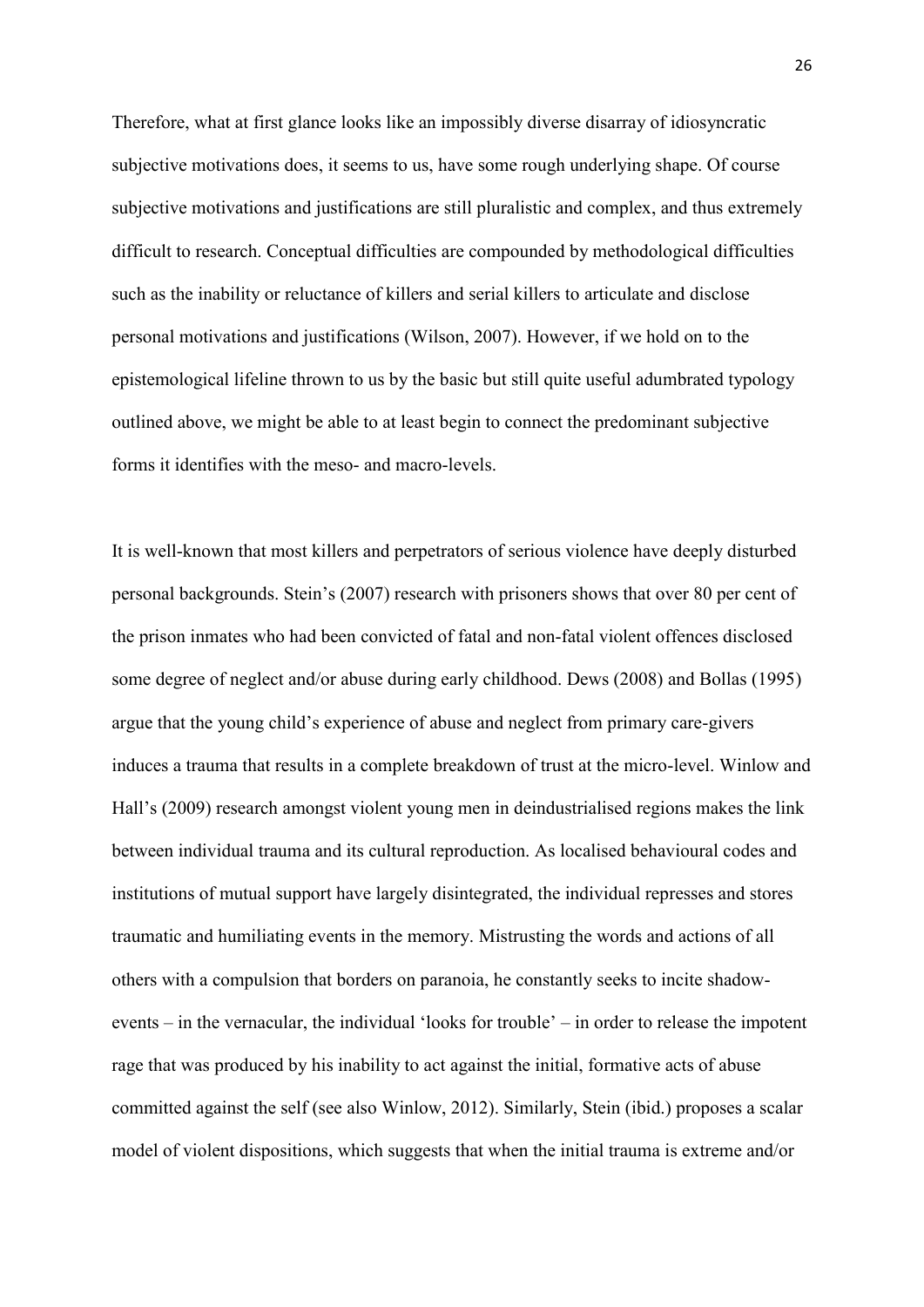protracted it produces a dissociated self which simply seeks to by-pass cognition and moral codes to constantly act out the rage that has been inculcated at its neurological core.

The biographical and psychological process that produces trauma and violent dispositions resonates with Roth's work on the decline of trust at the macro-social and macro-political level, a relationship that is so directly analogous that it has often been missed in mainstream analysis, which tends to depict killers as aberrations, departures from the norm. However, a handful of theorists have also made this connection. Stiegler (2009), for instance, comments on the journal of French spree killer Richard Durn, an environmental activist who murdered eight people in his local town hall. Durn attacked bureaucrats because he regarded the current capitalist world as so pan-negligent, abusive and de-collectivised that it could no longer recognise individuals, who consequently struggle to recognise their own existence. Stiegler (ibid) suggests that this relation of non-recognition has moved beyond everyday mistrust to an irretrievable breakdown of the relationship of trust and recognition between the individual and the collective in hyper-individualised late-capitalist societies (see also Honneth, 1996; Yar, 2012; Hall, 2012).

In a similar vein, a cluster of theorists have suggested that the serial killer – the most methodical, instrumental and compulsive of the homicidal types – is not an aberration but the purest and most extreme embodiment of the abusive, negligent and exploitative relationship between the capitalist socioeconomic system and the individual. Haggerty (2009) argues that modernity provides the institutional frameworks, motivations and structure of opportunities for serial killing, whilst Seltzer (1998) similarly posits the killer as an individual who hyperidentifies with capitalism's underlying drives, logics and relations of exploitation. Duclos (1998) portrays the serial killer as the pure and unrestrained subjective embodiment of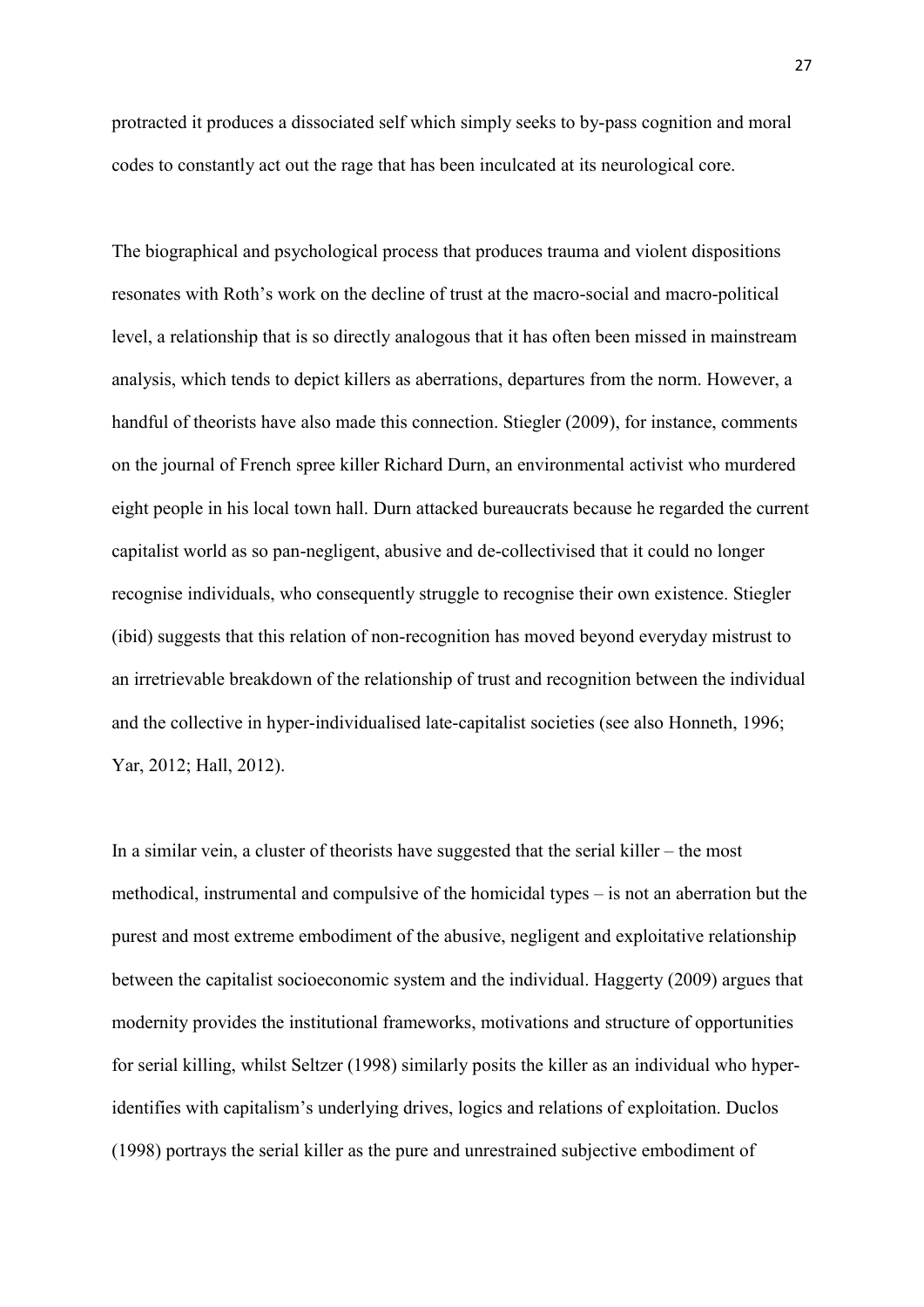Western nations' centuries of domination. This is an individual born of the untrammelled will-to-power, whose life is a quest to circumvent the symbolic order's prohibitions in the quest for *special liberty*, the conviction that one is entitled to act out all pressing drives and desires, no matter how extreme, antagonistic and potentially harmful they might be (Hall, 2012).

The upshot of this set of theories is that the serial killer cuts through everyday hypocrisy to act out a pure manifestation of the pre-symbolic human drives – envy, fear, prejudice, hatred, sadism, hedonistic pleasure – that fuel the systemic violence of the socioeconomic system and its attendant culture of special liberty. Thus it is an extreme scalar form of normality, the hyper-normal, more perfectly in tune with the system's hidden obscene drives of violence, negligence and exploitation, which are fetishistically disavowed in public life yet experienced by the serial killer first-hand in early life. As the extreme point on the typographical scale of killers, the serial killer, alongside the more spectacularly brutal one-off killers and spree killers, are all individualised and portrayed as unique aberrations, abnormalities in an otherwise benign system populated by morally upright citizens. Yet all of us, as citizens, as Žižek (2008; 2010) reminds us, pursue our livelihoods and our security on the back of the most horrific acts of organised military violence, the disruption of settled economic structures, the systematic exploitation of relatively powerless and vulnerable individuals in industrial processes and the negligence of those whose who are no longer required.

This extreme 'abnormal' figure, as presented by the media, performs the important dual function of distracting attention away from systemic violence and absolving everyday people of any blame they might feel over their role in perpetuating it (Žižek, 2008; Taylor, 2010). In this general discourse the serial killer is distinguished from the one-off killer – and, at a far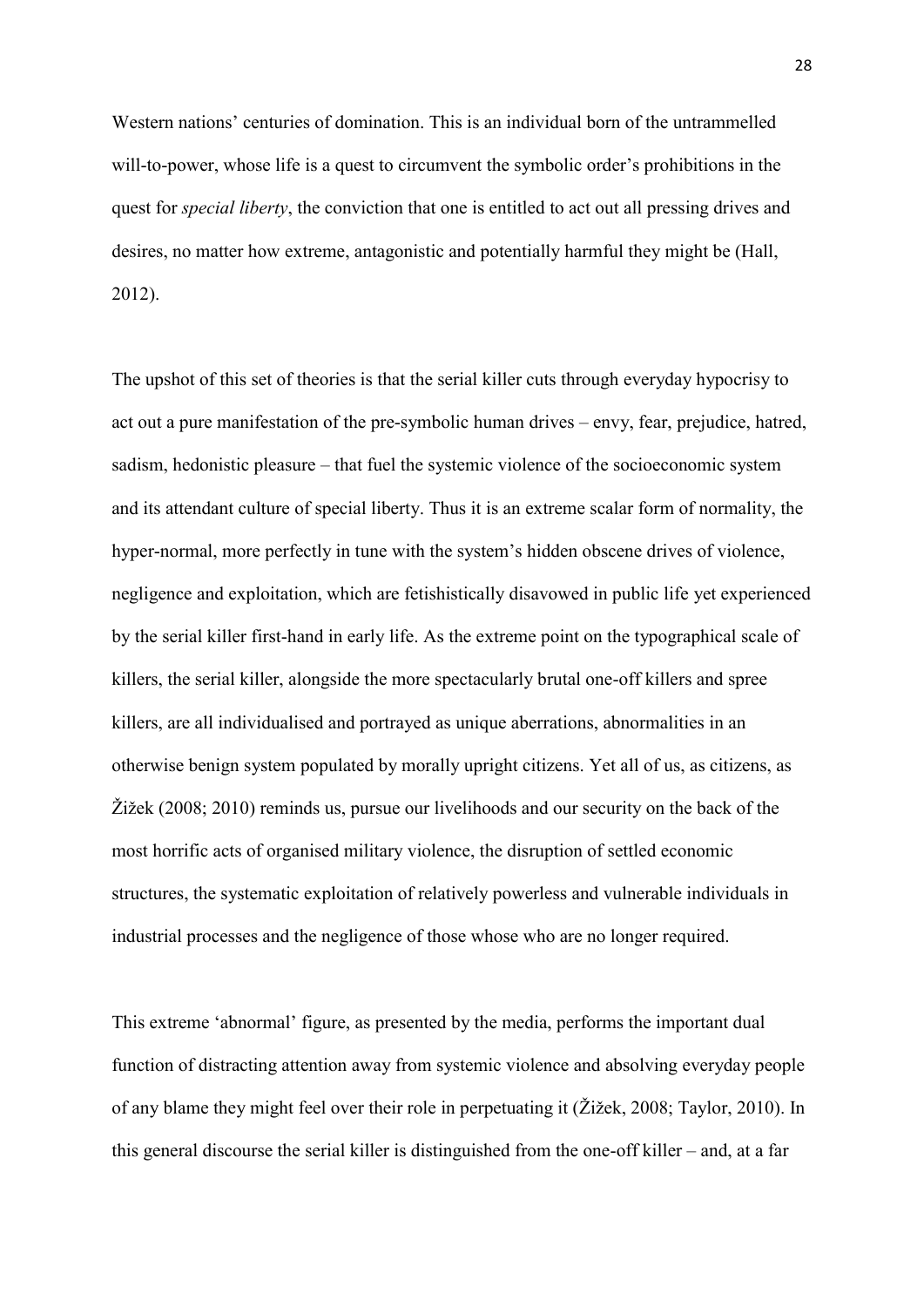greater distance, from the everyday individual – only by the unusual strength of the dual drive. This drive seeks, firstly, to act out personal hatred of a dismembered and abusive social collective with which he cannot identify. Secondly, it seeks to act out its hyper-conformity with the system's exploitative core drives, which are unleashed by an over-identification with the elite cultural value of special liberty that allows the individual to transcend the normative restrictions set by the pseudo-pacification process. The relatively rare occasions when serial killers are women, who in a traditionally sexist culture occupy a symbolic position of passivity, can be portrayed as even more aberrant and thus present the media with enhanced opportunities for ideological distraction and absolution.

### **Conclusion**

At the moment the formal and aetiological connections between the three analytical levels we have outlined still remain too tenuous and speculative. To make further progress criminology must embark on a research programme to produce further empirical evidence at all levels and tighten up provisional theoretical concepts with the ambition of constructing a coherent theoretical framework. This is especially true of criminology's current (lack of) theorising related to serial murder in its political, socioeconomic and cultural contexts. However, previous research and theoretical works within a structural tradition have produced initial ideas that are taking shape in the murk that confronts us.

Empirical studies at the macro-level present us with enough discernable evidence of the correlations between temporal and spatial patterns of socioeconomic marginalisation and high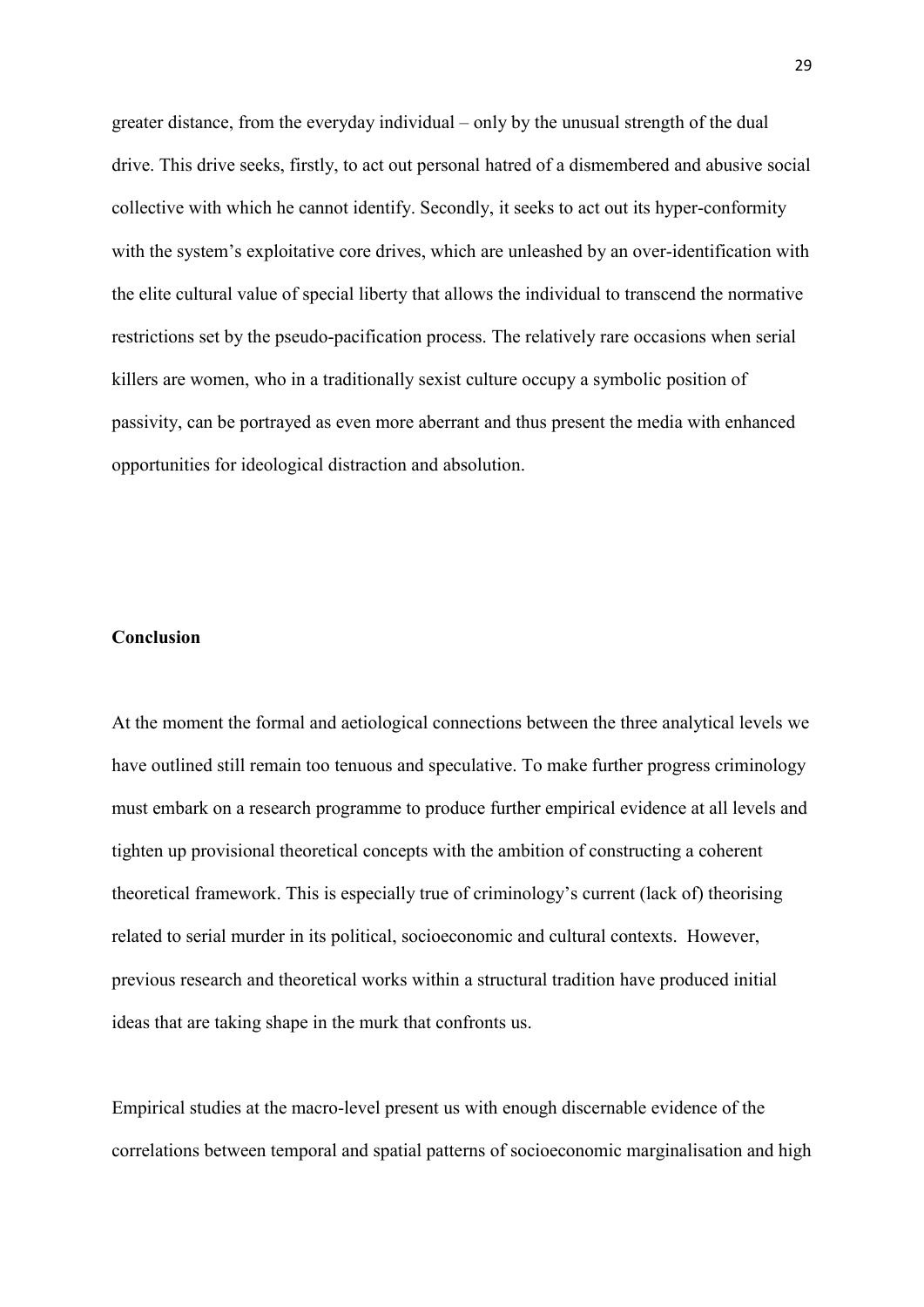levels of homicide between unrelated adults to put forward a probabilistic relationship with some confidence. Alongside the well-known factors discussed above we must place the crucial macro-cultural factor of variations in the intensity of competitive individualism. At the meso-level of localised space existing in specific periods of time, the *autotomic production of space* provides specific local environments within larger socioeconomically marginalised areas where violent offenders can find vulnerable victims and attempt to conceal their crimes. In *parafunctional spaces*, *liminal spaces* and their hybrid forms, which are defined by the absence of effective surveillance and control, perpetrators of violence, homicide and serial murders can increase their chances of avoiding attention for long periods of time.

At the subjective micro-level, whilst we support Weiviorka's (2009) request to acknowledge the diversity of individuals' experiences, we suggest that a clear aetiological pattern in the formation of types of subjectivity associated with the more brutal and methodical forms of public homicide can nonetheless be identified. The majority of perpetrators experience traumatic abuse and/or neglect in early childhood. The subsequent breakdown of trust in the other individuals who constitute the collective fuels hatred. This hatred can exist in a latent form at the macro-level, but the real acting out of repressed rage requires extreme abuse and the individual's additional over-investment in the cultural form of *special liberty*. Therefore, this brutal unleashing of drives in concealed public spaces in the socioeconomic margins does not appear to be an aberration but an extreme individualised manifestation of the lack of trust and brutality that underlie the unforgivingly competitive Western capitalist system. At its cultural and psychosocial heart this system is driven by a *pseudo-pacification process*, a specific form of competitive individualism whose systemic violence and exploitation are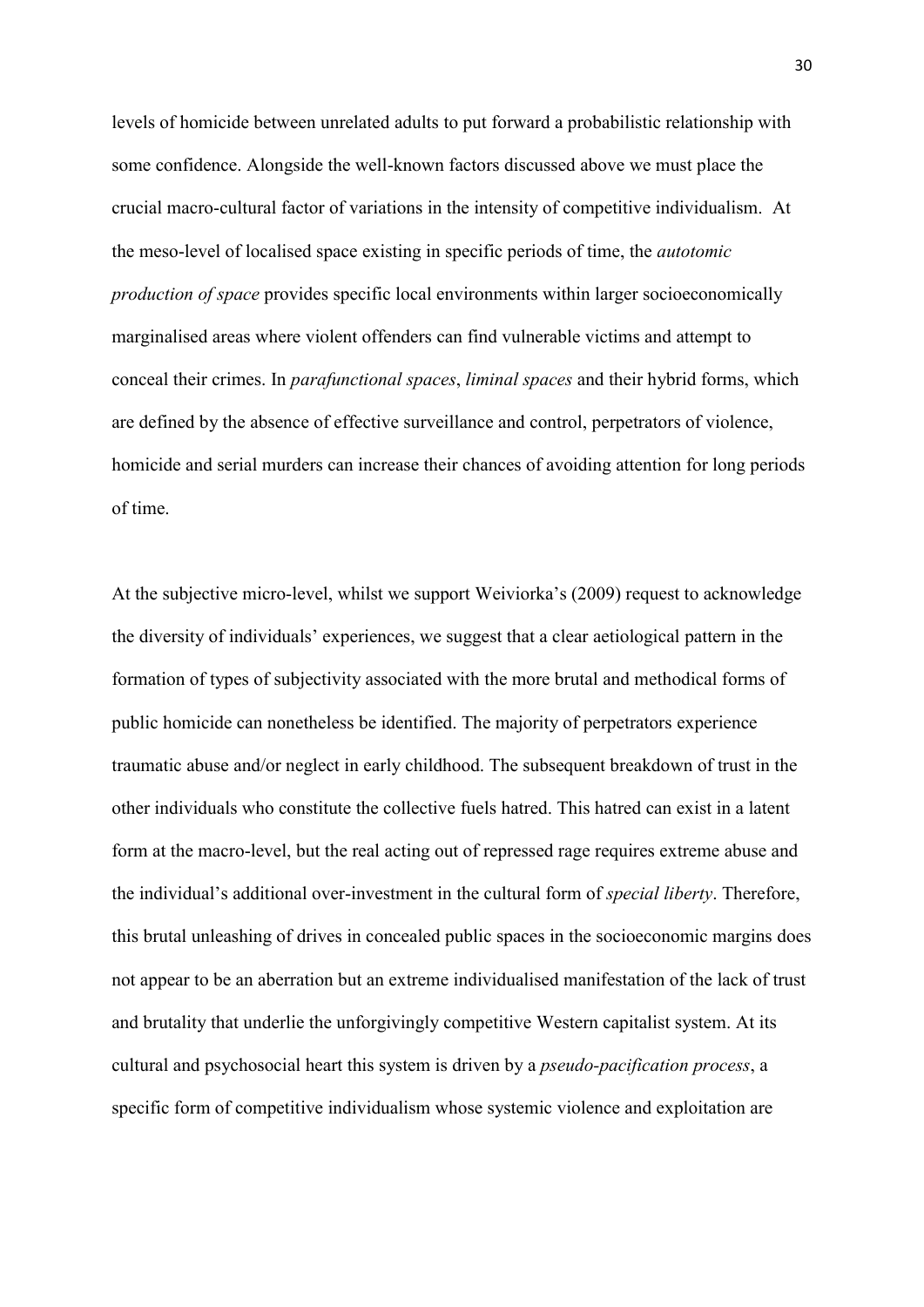concealed by ideological public media discourses and disavowed by citizens who indirectly benefit from their functional presence.

Overall, in Western industrialised nations we can see clear patterns relating to the more brutal and methodical forms of homicide between unrelated adults at all three levels of analysis – the macro, meso and micro – which have been extensively researched in the recent past. The difficulty we face lies in constructing adequate analytical connections between the three levels and thus laying the foundations for an integrated theoretical framework. What we have presented here are two new concepts – *pseudo-pacification* and *special liberty* – that represent what look like mutually reinforcing processes and forms that constitute dynamic relations between the three levels, and, with further empirical research and theoretical finetuning, could potentially be used as cornerstones in such a project.

## **Bibliography**

Akers, R.L. & Sellers, C.S. (2004) *Criminological Theories: Introduction, evaluation and application, 4th edition*. Los Angeles: Roxbury

Atkinson, R. & Parker, S. (2011) 'The Autotomic City: The Strategic Ejection of Unruly Urban Space', *International RC21 conference on Urban Order, Crime and Citizenship* Amsterdam 7<sup>th</sup> – 9<sup>th</sup> July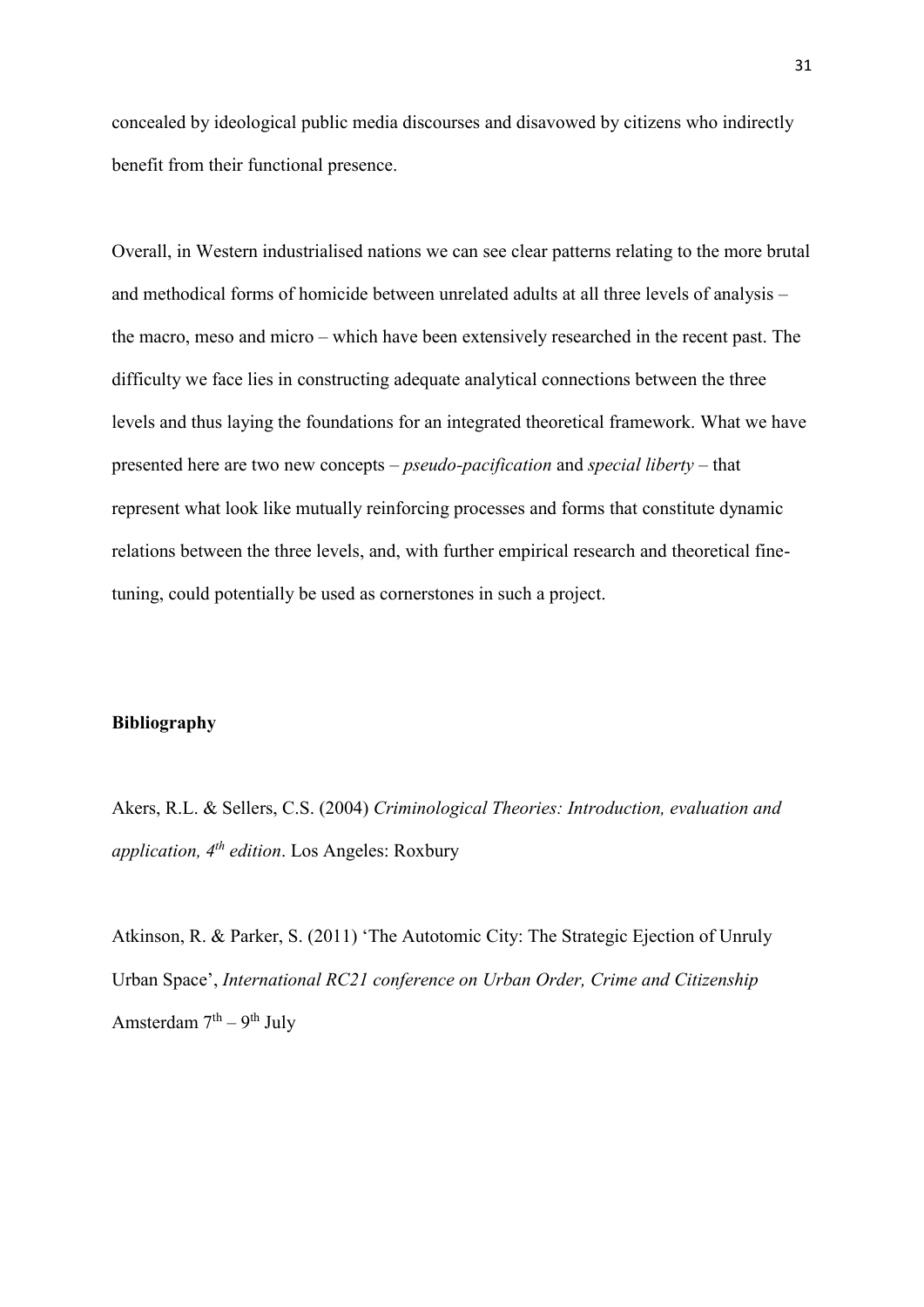Barclay, G., Tavares, C., Kenny, S., Siddique, A. & Wilby, E. (2003) *International comparisons of criminal justice statistics 2001*. London: RDS Communications and Development Unit, the Home Office

Bauman, Z. (2000) *Liquid Modernity*. Cambridge: Polity Press

Beasley, J.O. (2004) 'Serial Murder in America: Case Studies of Seven Offenders', *Behavioral Sciences and the Law*, 22: 395-414

Blau, J.R. & Blau, P.M. (1982) 'The Cost of Inequality: Metropolitan Structure and Violent Crime', *American Sociological Review*, 47(1):114-129

Bollas, C. (1995) *Cracking Up.* London: Routledge

Braithwaite, J. & Braithwaite, V. (1980) 'Effect of Income Equality and Social Democracy on Homicide', *British Journal of Criminology*, 20(1): 45-53

Breggin, P.R. (2012) *Psychiatric Drug Withdrawal: A Guide for Prescribers, Therapists, Patients and their Families*. New York: Springer

Brookman, F. (2005) *Understanding Homicide*. London: Sage

Burgess, A.W., Hartman, C.R., Ressler, R.K., Douglas, J.E. & McCormack, A., (1986) 'Sexual Homicide: A Motivational Model', *Journal of Interpersonal Violence*, 1: 251-272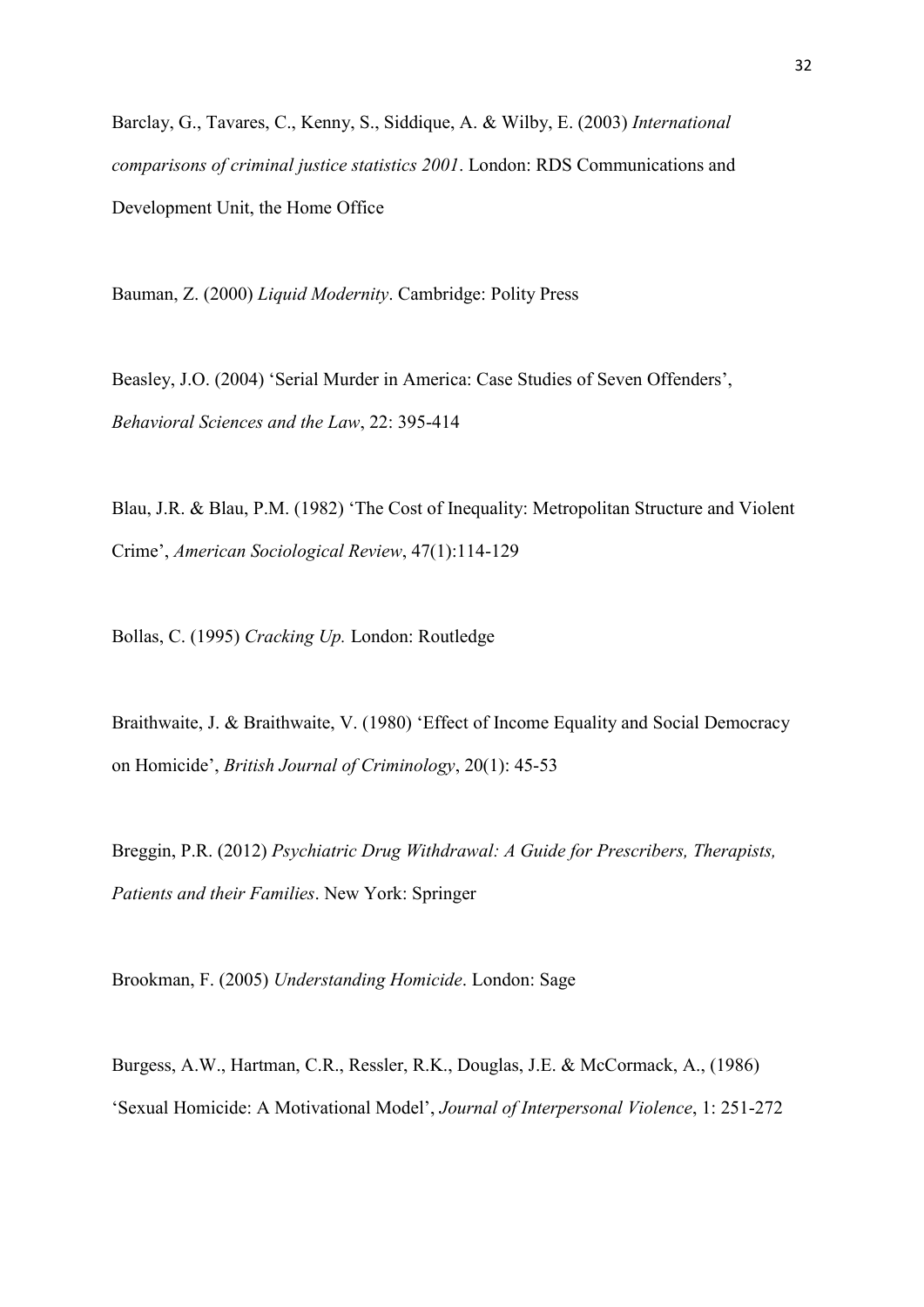Campbell, E. (2012) 'Landscapes of Performance: Stalking as choreography' *Environment and Planning D: Society and Space,* 30(3): 400-417

Cloward, R. & Ohlin, L. (1960) *Delinquency and Opportunity*. New York: Free Press

Coleman, R. & McCahill, M. (2011) *Surveillance and Crime*. London: Sage

Connell, R. (1995) *Masculinities*. Cambridge: Polity

Crogan, P. (2010) 'Knowledge, Care and Transindividuation: An Interview with Bernard Stiegler', *Cultural Politics*, 6(2): 157–70

Currie, E. (1985) *Confronting Crime: An American Challenge*. New York: Pantheon

Currie, E. (1997) 'Market, crime and community: Toward a mid-range theory of postindustrial violence', *Theoretical Criminology,* 1(2): 147-72.

Currie, E. (2009) *The Roots of Danger: Violent crime in global perspective*. Columbus: Prentice Hall

D'Cruze, S., Walklate, S., & Pegg, S. (2006) *Murder*. Cullompton: Willan

Dews, P. (2008) *The Idea of Evil*. Oxford: Blackwell

Dickens, P. (2004) *Society and Nature*. Cambridge: Polity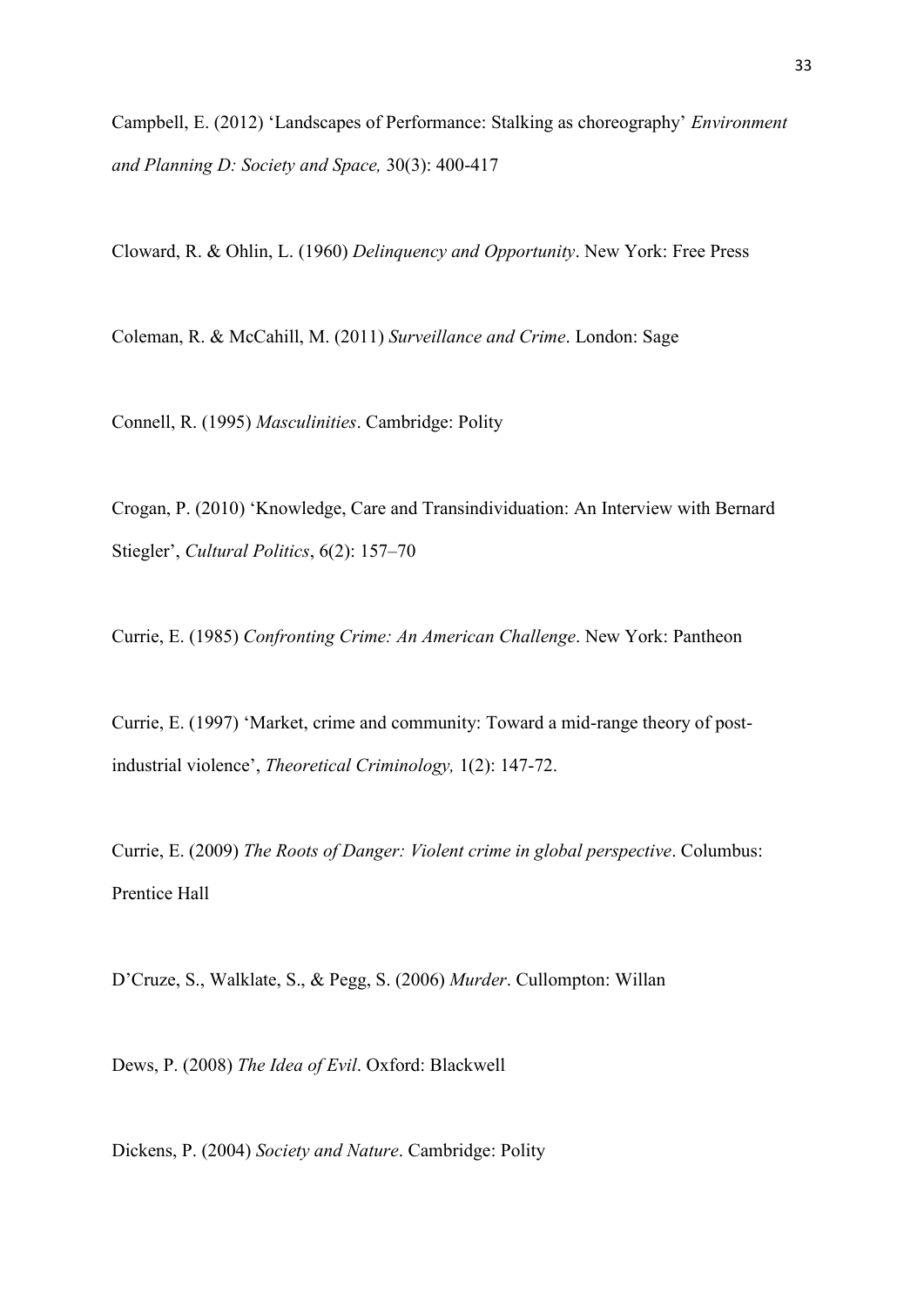Dorling, D. (2004) 'Prime Suspect: Murder in Britain', in Hillyard, P., Pantazis, S., Tombs, S. & Gordon, D. (2004) *Beyond Criminology: Taking harm seriously*. London: Pluto

Duclos (1998) *The Werewolf Complex: America's fascination with violence*. Oxford; Berg Eisner, M. (2011) 'Killing Kings: Patterns of Regicide in Europe, 600-1800', *British Journal of Criminology*, 41: 618-638

Elias, N. (1994) *The Civilizing Process*. Oxford: Basil Blackwell

Fielding, N., Clarke, A. & Witt, R. (eds.) (2000) *The Economic Dimensions of Crime*. London: Macmillan

Fish, S. (2010) *The Fugitive in Flight: Faith, Liberalism and Law in a Classic TV Show*. Pennsylvania: University of Pennsylvania Press

Fox, J. & Levin, J. (2005) *Extreme Killing: Understanding Serial and Mass Murder.* Thousand Oaks, Ca.: Sage

Gerber, T.P. & Hout, M. (1998) 'More Shock than Therapy: Employment and income in Russia, 1991-1995', *American Journal of Sociology*, 104: 1-50

Grover, C., & Soothill, K. (1999) 'British Serial Killing: Towards a Structural Explanation', *The British Criminology Conferences: Selected Proceedings, Vol. 2* available at: [www.lboro.ac.uk/departments/ss/bccs/vol02/08/GROVEHTM](http://www.lboro.ac.uk/departments/ss/bccs/vol02/08/GROVEHTM)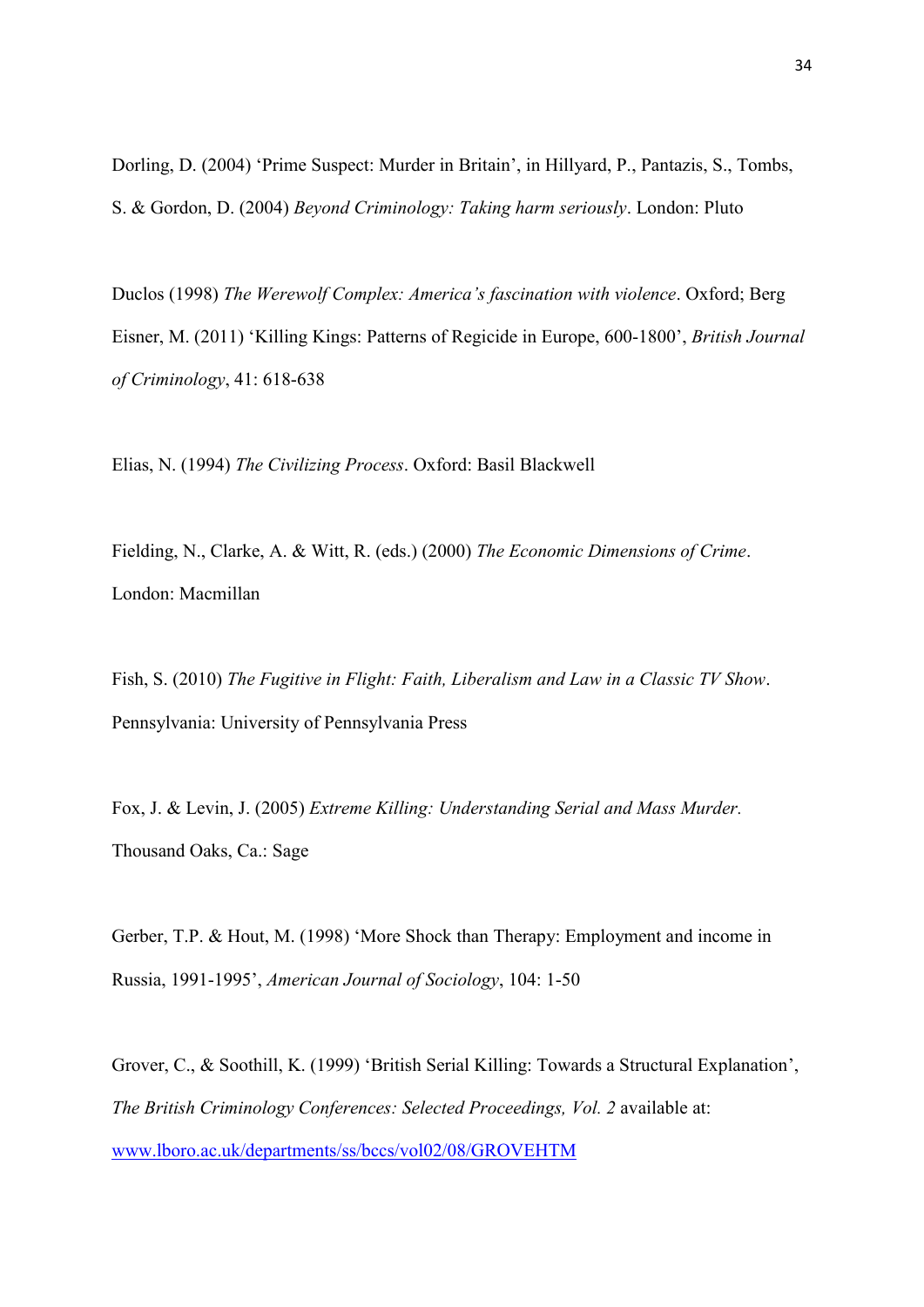Haggerty, K. (2009) 'Modern Serial Killers', *Crime Media Culture*, 5(2): 168-187

Hall, S. (2002) 'Daubing the Drudges of Fury: Men, violence and the piety of the hegemonic masculinity thesis', *Theoretical Criminology,* 6(1): 35-71

Hall, S. (2007) 'The Emergence and Breakdown of the Pseudo-Pacification Process', in K. Watson (ed.) *Assaulting the Past,* Newcastle upon Tyne: Cambridge Scholars Press

Hall, S. (2012) *Theorizing Crime and Deviance: A New Perspective*. London: Sage

Hall, S., Winlow, S. & Ancrum, C. (2008) *Criminal Identities and Consumer Culture: Crime, exclusion and the new culture of narcissism*. London: Willan/Routledge

Hall, S. & McLean, C. (2009) 'A Tale of Two Capitalisms: Preliminary spatial and historical comparisons of homicide rates in Western Europe and the USA', *Theoretical Criminology,*  13(3): 313-339

Hayward, K. (2012) 'Cultural Geography, Space and Crime', in Hall, S. & Winlow, S. (eds.) *New Directions in Criminological Theory*. London: Routledge

Hickey, E.W. (2006) *Serial Murderers and their Victims*. CA: Thomas Wadsworth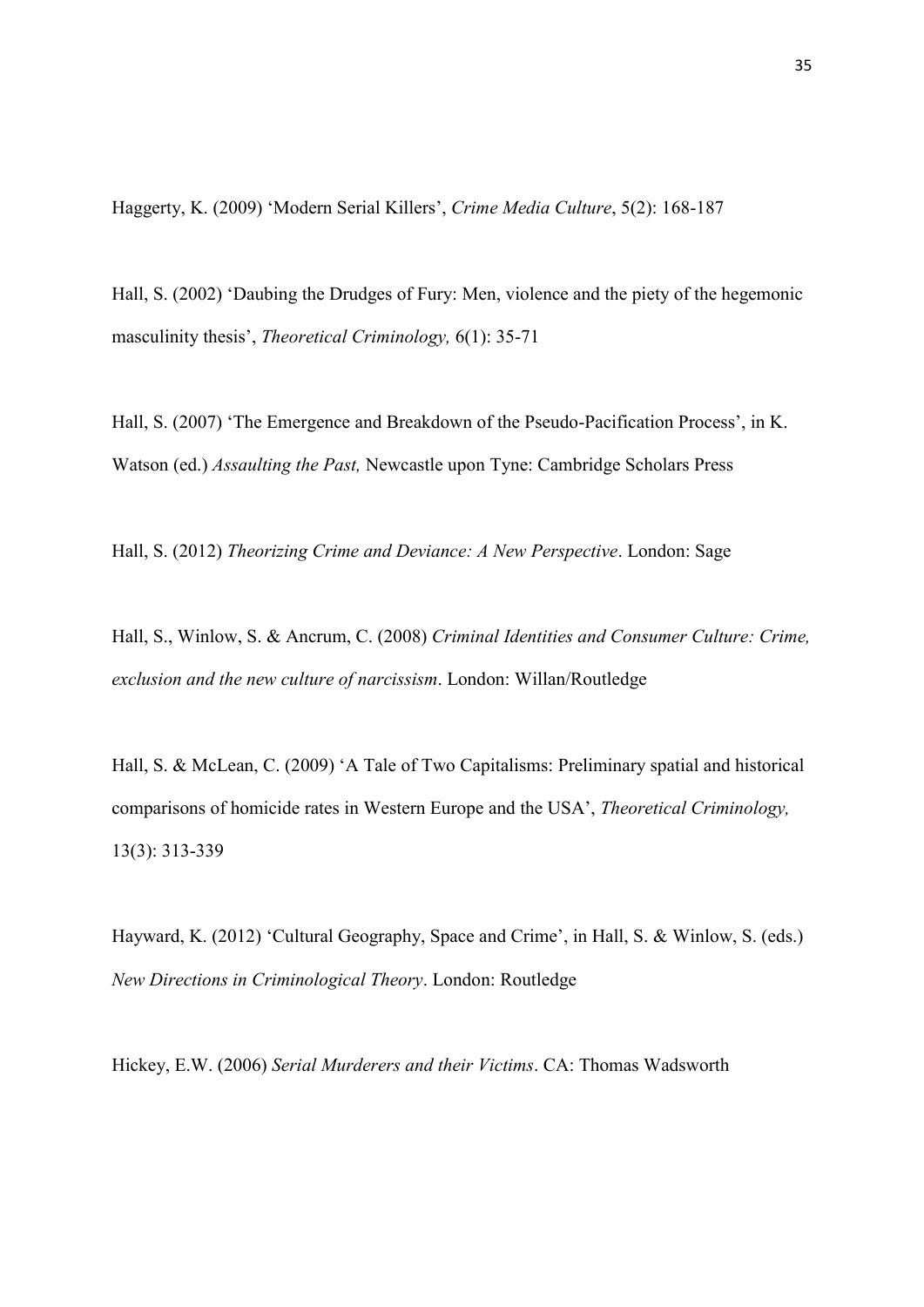Hobbs, D., Hadfield, P., Lister, S. & Winlow, S. (2003) *Bouncers: Violence and governance in the night-time economy*. Oxford: Oxford University Press

Holmes, R. & DeBurger, J. (1988) *Serial Murder.* Newbury Park, Ca.: Sage

Holmes, R. & Holmes, S. (1994) *Profiling Violent Crimes*. Thousand Oaks, Ca.: Sage

Honneth, A. (1996) *The Struggle for Recognition: The Moral Grammar of Social Conflicts.*  Cambridge: Polity Press

Jefferson, T. (2002) 'Subordinating hegemonic masculinity', *Theoretical Criminology*, 6(1): 63-88

Lafree, G. & Tseloni, A. (2006) 'Democratizaton and crime: a multilevel analysis of homicide trends in 43 nations', *Annals of the American Academy of Political and Social Science*, 605: 26-49

Leyton, E. (1986) *Hunting Humans. The Rise of the Modern Multiple Murderer*. Toronto: McClelland and Stewart

Lilly, J.R., Cullen, F.T. & Ball, R.A. (2010) *Criminologicasl Theory: Context and Consequences*. London: Sage

Maddern, P. (1992) *Violence and Social Order: East Anglia 1422-1442*. Oxford: Oxford University Press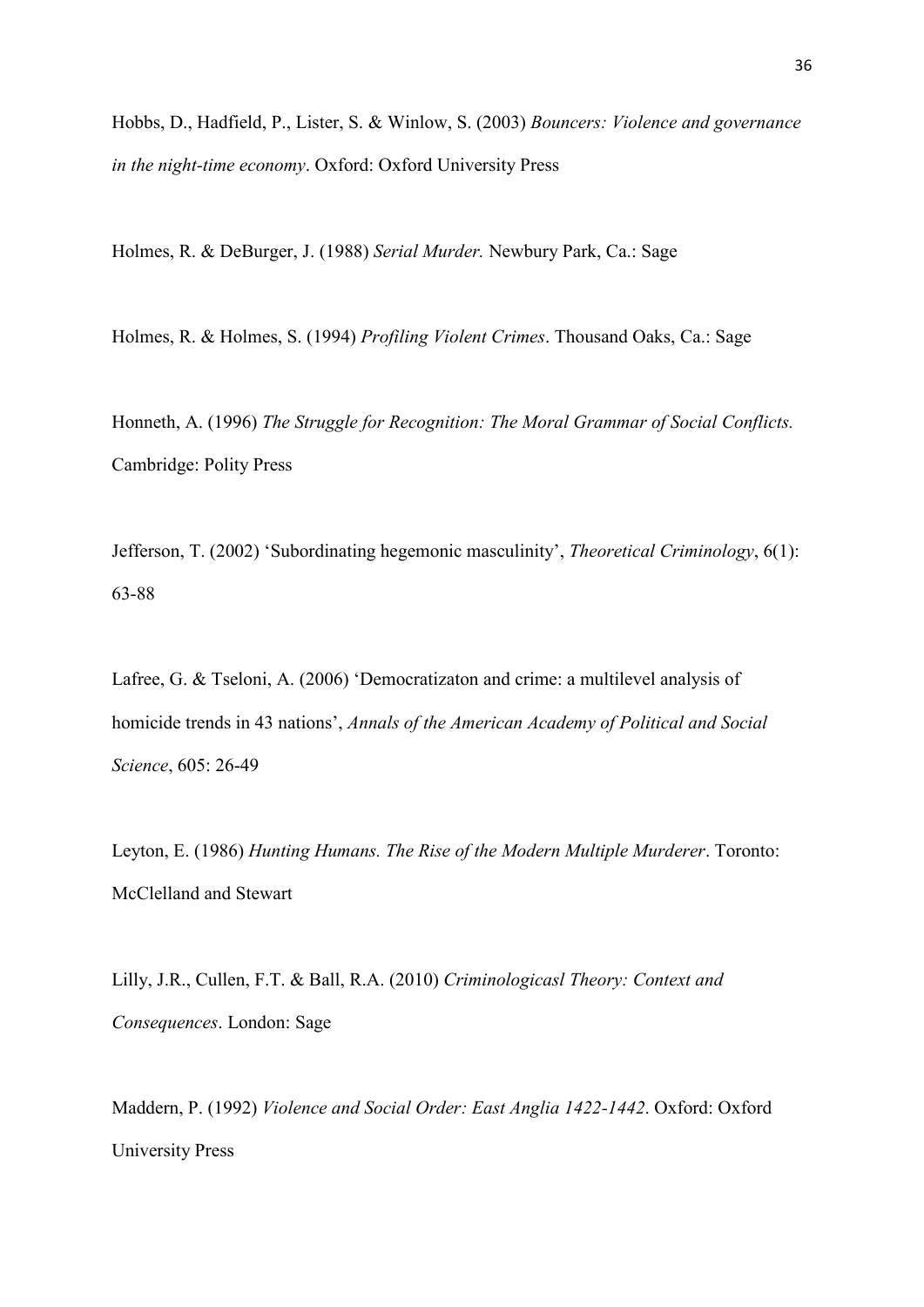Marktanner, M. & Noiset, L. (2013) 'Social versus conservative democracies and homicide rates', *International Journal of Social Economics,* 40(4): 292-310

Meloy, R. (2000) 'The Nature and Dynamics of Sexual Homicide: An Integrative Review', *Aggression and Violent Behaviour*, 5: 1-22

Monkonnen, E. (1989) 'Diverging Homicide Rates: England and the United States, 1850- 1875', in Gurr, T.R. (ed.) *Violence in America, Vol 1: The History of Crime*. Newbury Par, Ca.: Sage

Monkonnen, E. (1997) 'Homicide over the Centuries', in Friedman, L.M. & Fisher, G. (eds.) *The Crime Conundrum: Essays on Criminal Justice*. Boulder, Colo.: Westview Press

Monkonnen, E. (2001) *Murder in New York City*. Berkeley: University of California Press

Mucchielli, L. (2010) 'Are We Living in a More Violent Society? A Socio-historical Analysis of Interpersonal Violence in France, 1970s–Present', *British Journal of Criminology*, 50(5): 808–29

Myers, W.C., Gooch, E., & Meloy, R. (2005) 'The Role of Psychopathy and Sexuality in a Female Serial Killer', *Journal of Forensic Science*, 50: 1-6

Owen, T. (2012) 'The biological and the social in criminological theory', in Hall, S. & Winlow, S. (eds.) *New Directions in Criminological Theory*. London: Routledge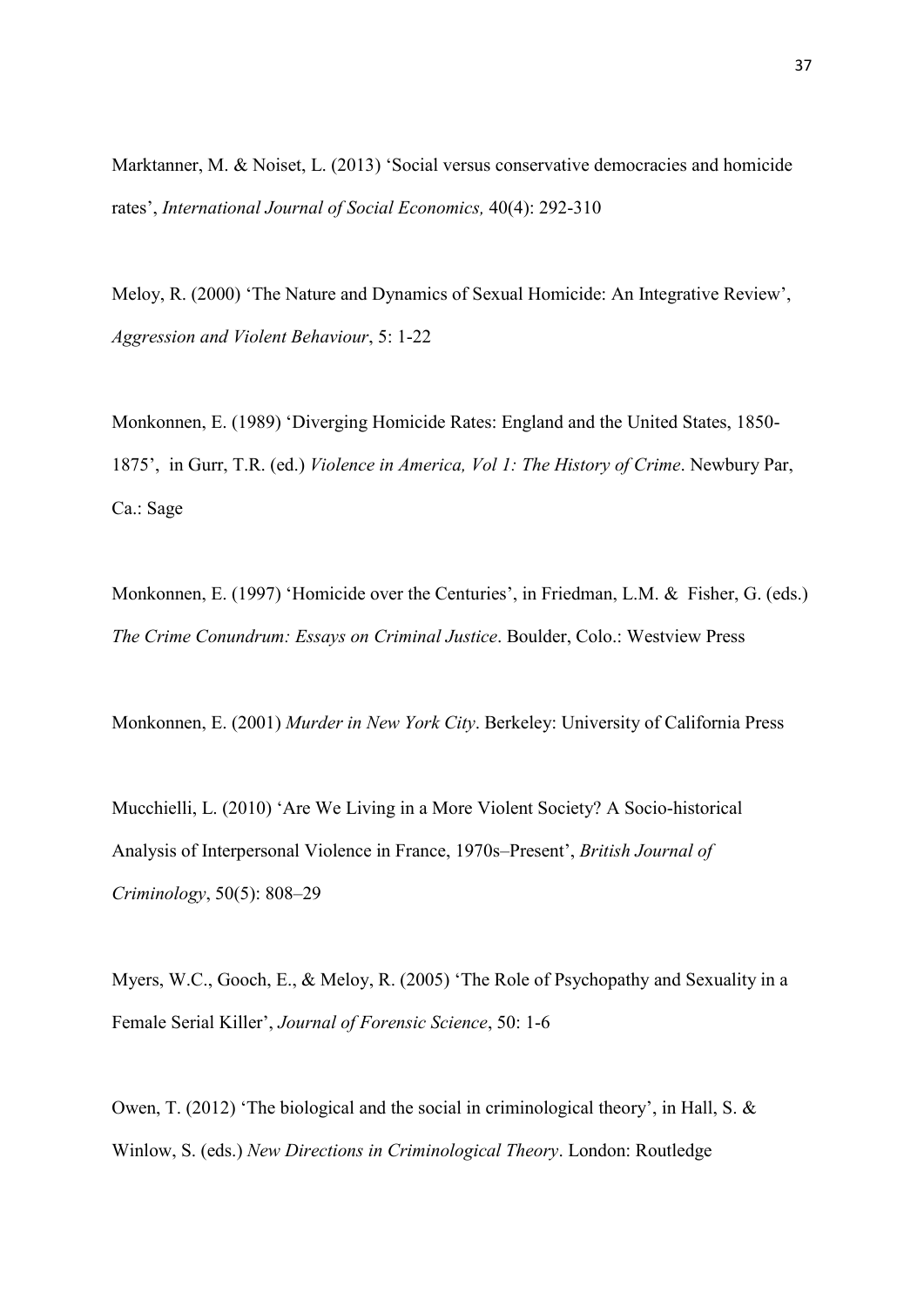Papastergiadis, N. & Rogers, H. (1996) 'Parafunctional Spaces', in Stathatos, J. (ed.) *Art and the City*. London: Academy Group

Parker, K. F. (2008) *Unequal Crime Decline: Theorizing race, urban inequality and criminal violence.* New York: New York University Press.

Ray, L. (2011) *Violence and Society*. London: Sage

Reiner, R. (2007) *Law and Order: An honest citizen's guide to crime and control.* Cambridge: Polity

Reiner, R. (2000) 'Crime and Control in Britain', *Sociology,* 34(1): 71-94.

Roth, R. (2009) *American Homicide.* Cambridge MA: Harvard University Press

Seltzer, M. (1998) *Serial Killers: Death and life in America's wound culture*. London: Routledge

Stiegler (2009) *Acting Out.* Stanford CA: Stanford University Press, trans. D. Barison, D. Ross & P. Crogan

Stein (2007) *Prologue to Violence: Child Abuse, Dissociation and Crime*. Mahwah, NJ: The Analytic Press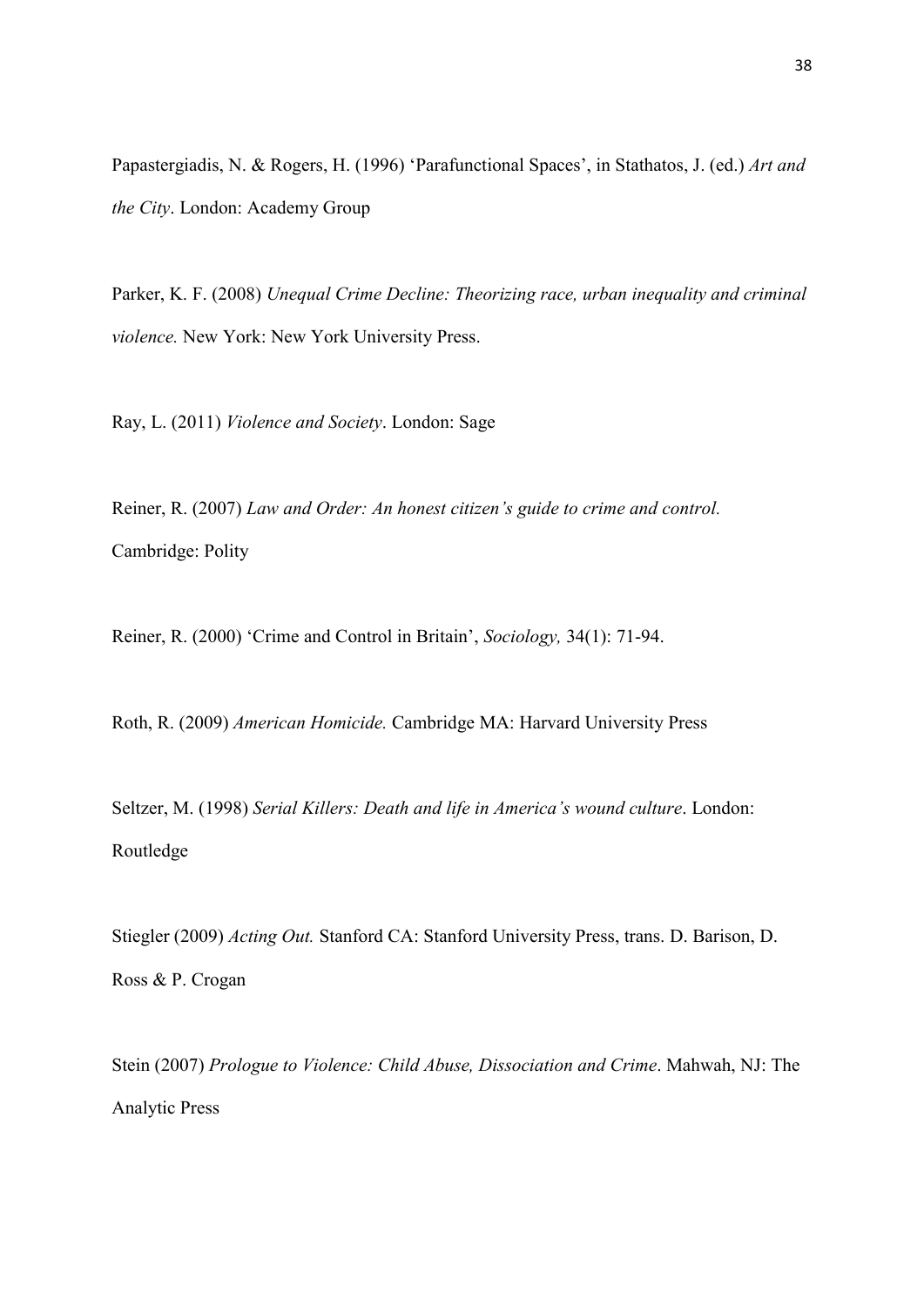Stone, M. H. (2001) 'Serial Sexual Homicide: Biological, Psychological and Sociological Aspects', *Journal of Personality Disorders*, 15: 1-18

Taylor, I., Walton, P. & Young, J. (1973) *The New Criminology: For a social theory of deviance*. London: Routledge and Kegan Paul

Taylor, P.A. (2010) *Žižek and the Media.* Cambridge: Polity

Tombs, S. & Whyte, D. (2008) 'A Crisis of Enforcement: the decriminalisation of death and injury at work', London: Centre for Crime and Justice Studies, 1746-6938 <http://www.crimeandjustice.org.uk/opus685/crisisenforcementweb.pdf>

Veblen, T. ([1899] 1994) *The Theory of the Leisure Class*. London: Penguin

Verkko, V. (1951) *Homicides and suicides in Finland and their dependence on national character*. Copenhagen: G.E.C. Gad

Volkov, V. (1999) 'Violent Entrepreneurship in Post-Communist Russia', *Europe-Asia Studies*, 51: 5 741-754

Ward-Perkins, B. (2005) *The Fall of Rome and the End of Civilization*. Oxford: Oxford University Press

Weiviorka, M. (2009) *Violence: A new approach.* London: Sage

Weiviorka, M. (2012) 'From social order to personal subject: a major reversal', in Hall, S. &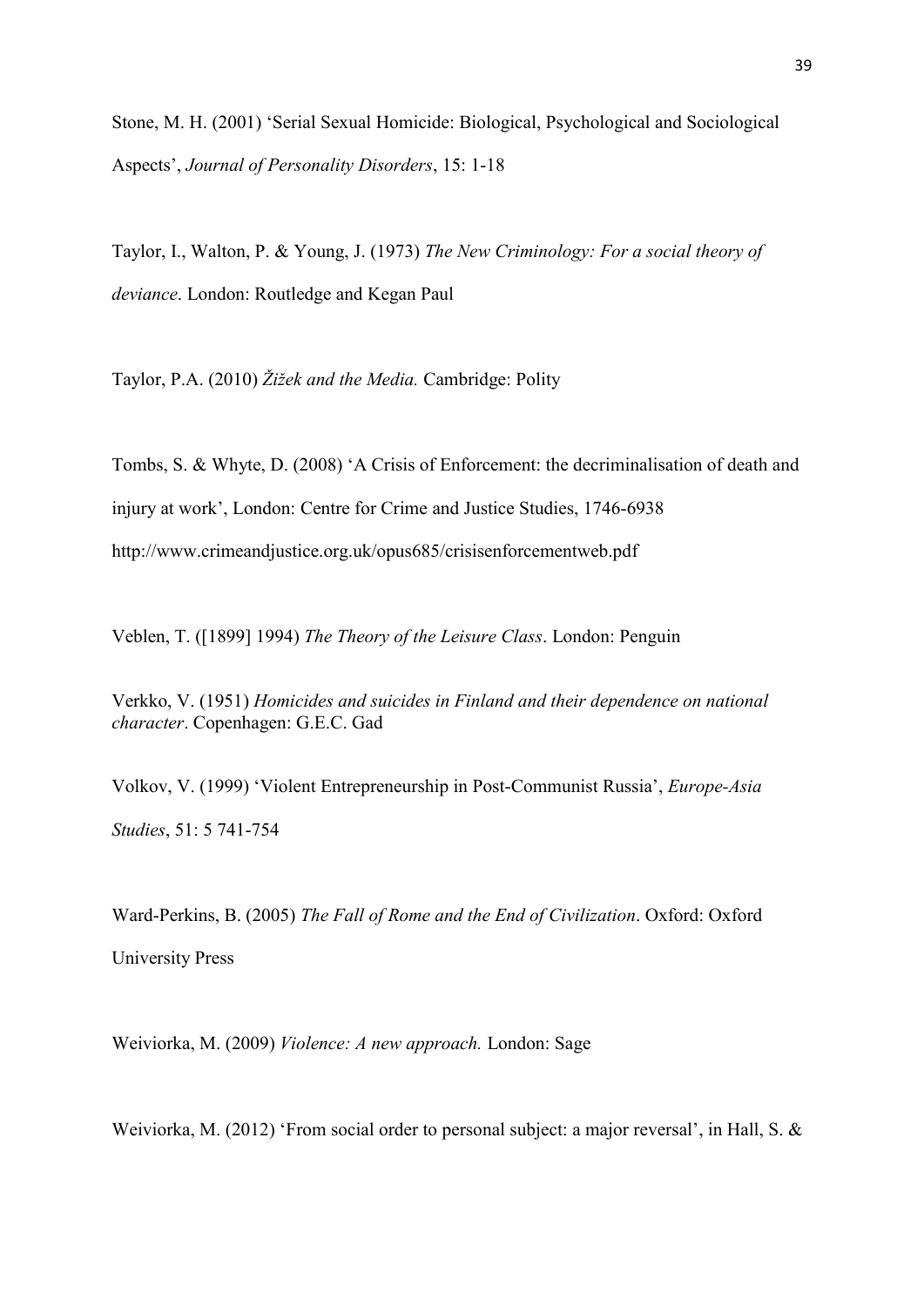Winlow, S. (eds.) *New Directions in Criminological Theory*. London: Routledge

White, G. (2004) 'Political apathy disorder: proposal for a new DSM diagnostic disorder', *Journal of Humanistic Psychology*, 44: 47-57

Wilkinson, R. & Pickett, K. (2010) *The Spirit Level: Why equality is better for everyone.* London: Penguin

Wilson, D. (2007) *Serial Killers: Hunting Britons and their victims, 1960-2006*. Winchester: Waterside Press.

Wilson, D., Tolputt, H., Howe, N. & Kemp, D. (2010) 'When Serial Killers Go Unseen: The Case of Trevor Joseph Hardy', *Crime Media Culture*, 6(2): 153-167

Wilson, D. (2012) 'Late capitalism, vulnerable populations and violent predatory crime', in Hall, S. & Winlow, S. (eds.) *New Directions in Criminological Theory*. London: Routledge

Winlow, S. (2012) 'All that is sacred is profaned: towards a theory of subjective violence', in Hall, S. & Winlow, S. (eds.) *New Directions in Criminological Theory*. London: Routledge

Winlow, S. & Hall, S. (2006) *Violent Night: Urban leisure and contemporary culture*. Oxford: Berg

Winlow, S. & Hall, S. (2009) 'Retaliate First: Memory, humiliation and male violence', *Crime, Media, Culture,* 5(3): 285-304